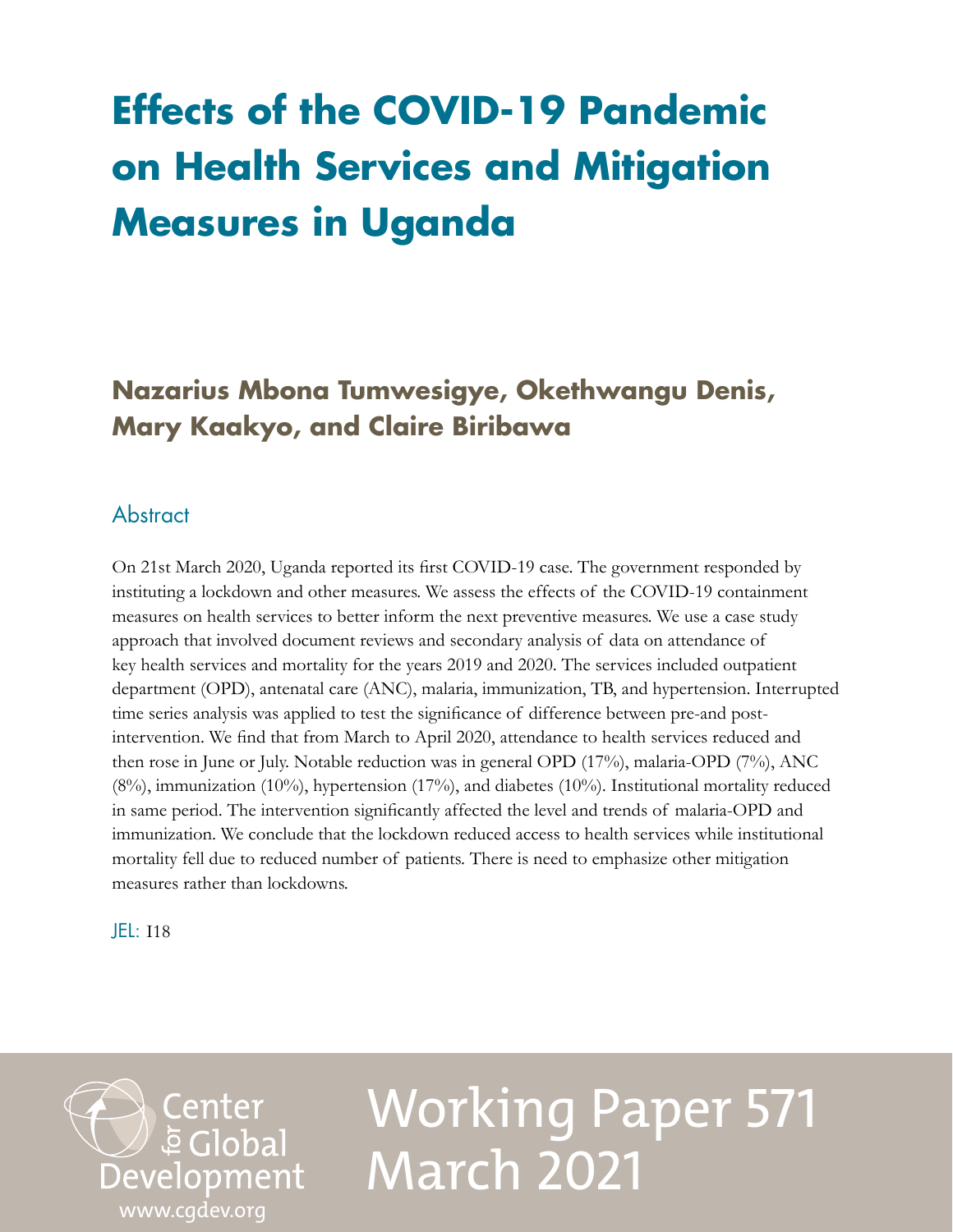### **Effects of the COVID-19 Pandemic on Health Services and Mitigation Measures in Uganda**

Nazarius Mbona Tumwesigye, Okethwangu Denis, Mary Kaakyo, and Claire Biribawa Makerere University School of Public Health, Uganda

This work is part of a multi-country project that is seeking to understand

|                                                                                                  | the nature, scale, and scope of the indirect health effects of the<br>COVID-19 pandemic. The project is managed by the Center for Global<br>Development.                                                                                                                                                                                                                                 |
|--------------------------------------------------------------------------------------------------|------------------------------------------------------------------------------------------------------------------------------------------------------------------------------------------------------------------------------------------------------------------------------------------------------------------------------------------------------------------------------------------|
|                                                                                                  | Contributions to this work were generously supported by Open<br>Philanthropy and by the International Decision Support Initiative (iDSI).                                                                                                                                                                                                                                                |
|                                                                                                  | Nazarius Mbona Tumwesigye, Okethwangu Denis, Mary Kaakyo, and Claire Biribawa.<br>2021. "Effects of the COVID-19 Pandemic on Health Services and Mitigation Measures<br>in Uganda." CGD Working Paper 571. Washington, DC: Center for Global Development.<br>https://www.cgdev.org/publication/effects-covid-19-pandemic-health-services-and-<br>mitigation-measures-uganda-descriptive. |
| <b>Center for Global Development</b><br>2055 L Street NW<br>Washington, DC 20036<br>202.416.4000 | The Center for Global Development works to reduce global poverty<br>and improve lives through innovative economic research that drives<br>better policy and practice by the world's top decision makers. Use and<br>dissemination of this Working Paper is encouraged; however, reproduced<br>copies may not be used for commercial purposes. Further usage is                           |
| (f) $202.416.4050$                                                                               | permitted under the terms of the Creative Commons License.                                                                                                                                                                                                                                                                                                                               |
| www.cgdev.org                                                                                    | The views expressed in CGD Working Papers are those of the authors and<br>should not be attributed to the board of directors, funders of the Center<br>for Global Development, or the authors' respective organizations.                                                                                                                                                                 |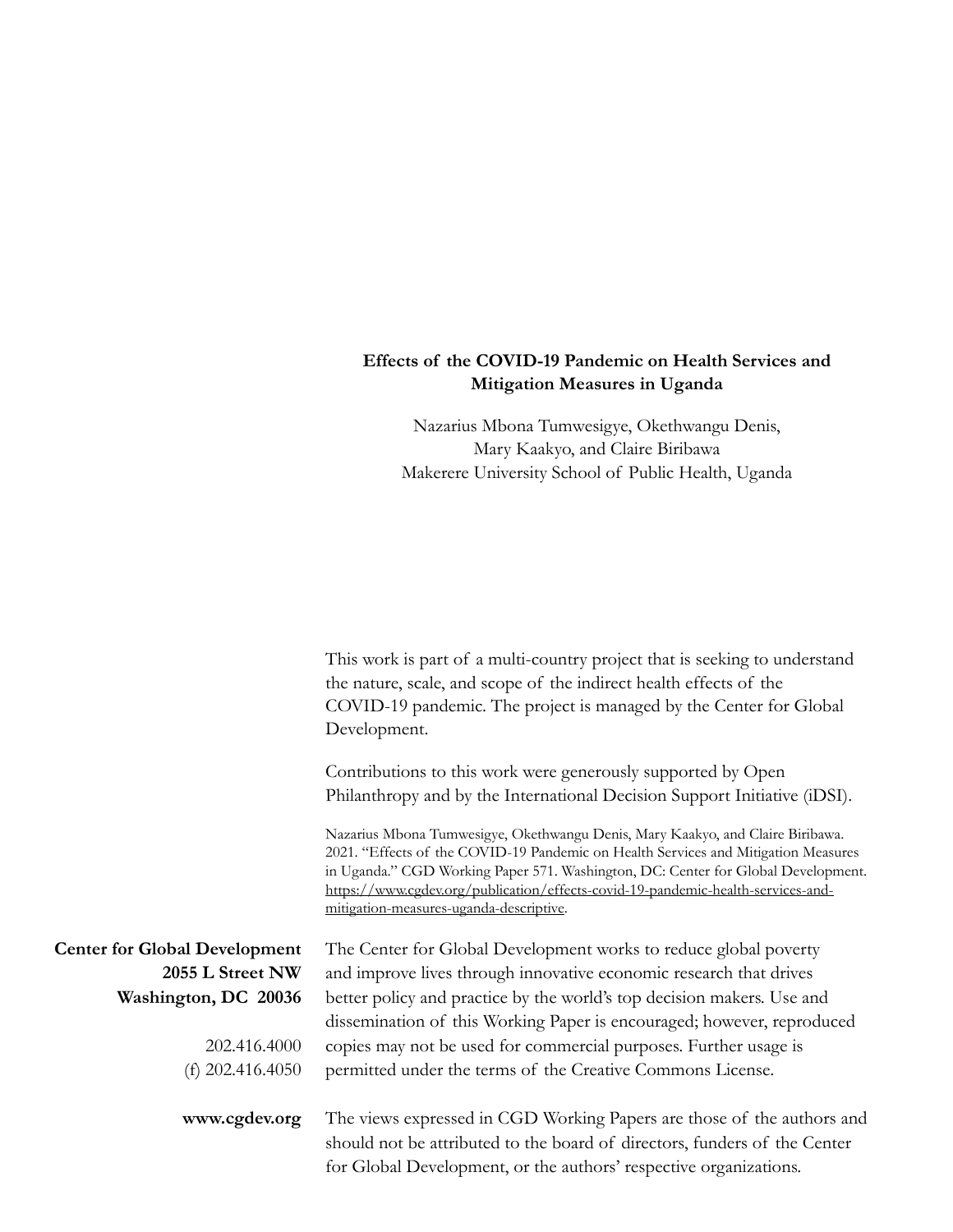## **Contents**

| COVID-19 situation in the country as it evolved, and mitigation measures 6        |
|-----------------------------------------------------------------------------------|
| Indirect/secondary effects of COVID-19 on health services: Qualitative assessment |
|                                                                                   |
|                                                                                   |
|                                                                                   |
| Hypertension, diabetes, and TB patients reporting at the facilities 13            |
|                                                                                   |
|                                                                                   |
|                                                                                   |
|                                                                                   |
|                                                                                   |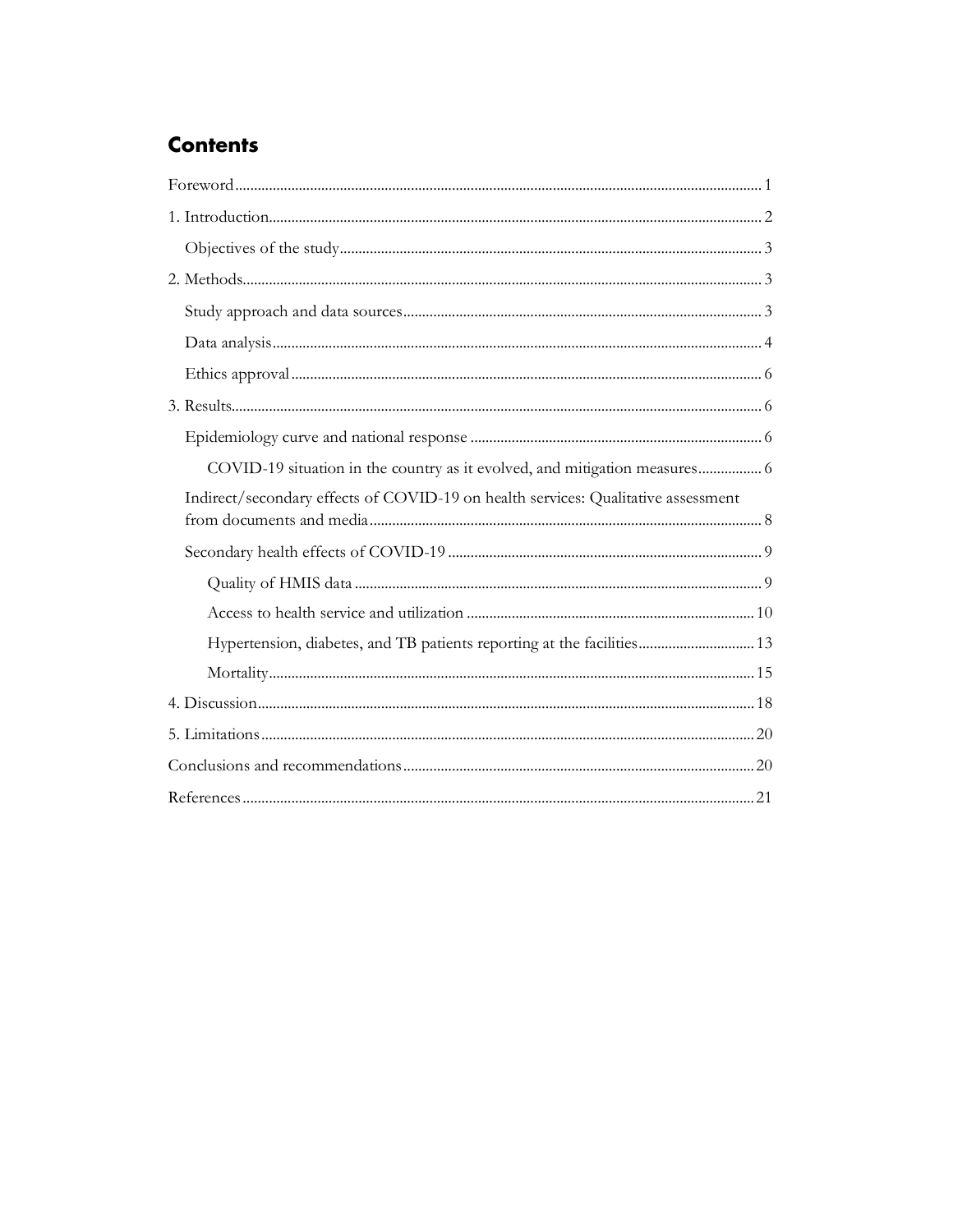## <span id="page-3-0"></span>**Foreword**

On March 11, 2020, the World Health Organization declared COVID-19 a global pandemic. With dire predictions about how the virus could devastate populations and overwhelm health systems, many countries imposed stringent measures to limit spread and the resulting morbidity and mortality. Yet most of these policy approaches focused narrowly on potential impacts for COVID-19, without sufficient attention to how the pandemic and various response measures would have broader indirect impacts across other health needs and health services. While the evidence of disruptions to essential health services was largely anecdotal to begin with, and its health effects mostly modeled, increasingly detailed evidence is beginning to emerge from countries.

Over the past year we partnered with research institutions in Kenya, the Philippines, South Africa, and Uganda to document, from a whole-of-health perspective, what we know about the nature, scale, and scope of the disruptions to essential health services in those countries, and the health effects of such disruptions. This research provides initial insights on the observed near-term indirect health impacts of the pandemic and response measures, relying on the best available data in the months following lockdown measures. However, it is important to recognize the limitations of conducting research during a pandemic and a continuously evolving epidemiological and policy context. We plan to build on these studies as more and better data become available, and as public health responses continue until the pandemic is brought under control.

In this paper, Nazarius Tumwesigye, Okethwangu Denis, Mary Kaakyo, and Claire Biribawa present findings on the indirect health effects of COVID-19 and its mitigation strategies in Uganda. The good news is that mitigation measures against COVID-19 appear to have been largely effective in containing the outbreak. The bad news is that this success has come at significant cost to other health services. Using data from the health management information system, they show us that there have been significant disruptions to essential health services, resulting in dramatic reductions in access to these critical services.

We are hopeful that the findings from this working paper—and the project as a whole—will contribute to our global knowledge about the ongoing and lingering effects of the pandemic, and ways to mitigate these effects. It is not too late for action. Armed with the kind of evidence in this working paper, national governments and global partners must focus their efforts on the most affected, most cost-effective services, and ensure that any lost generations due to the pandemic are minimized.

Carleigh Krubiner Policy Fellow Center for Global Development

Damian Walker Non-Resident Fellow Center for Global Development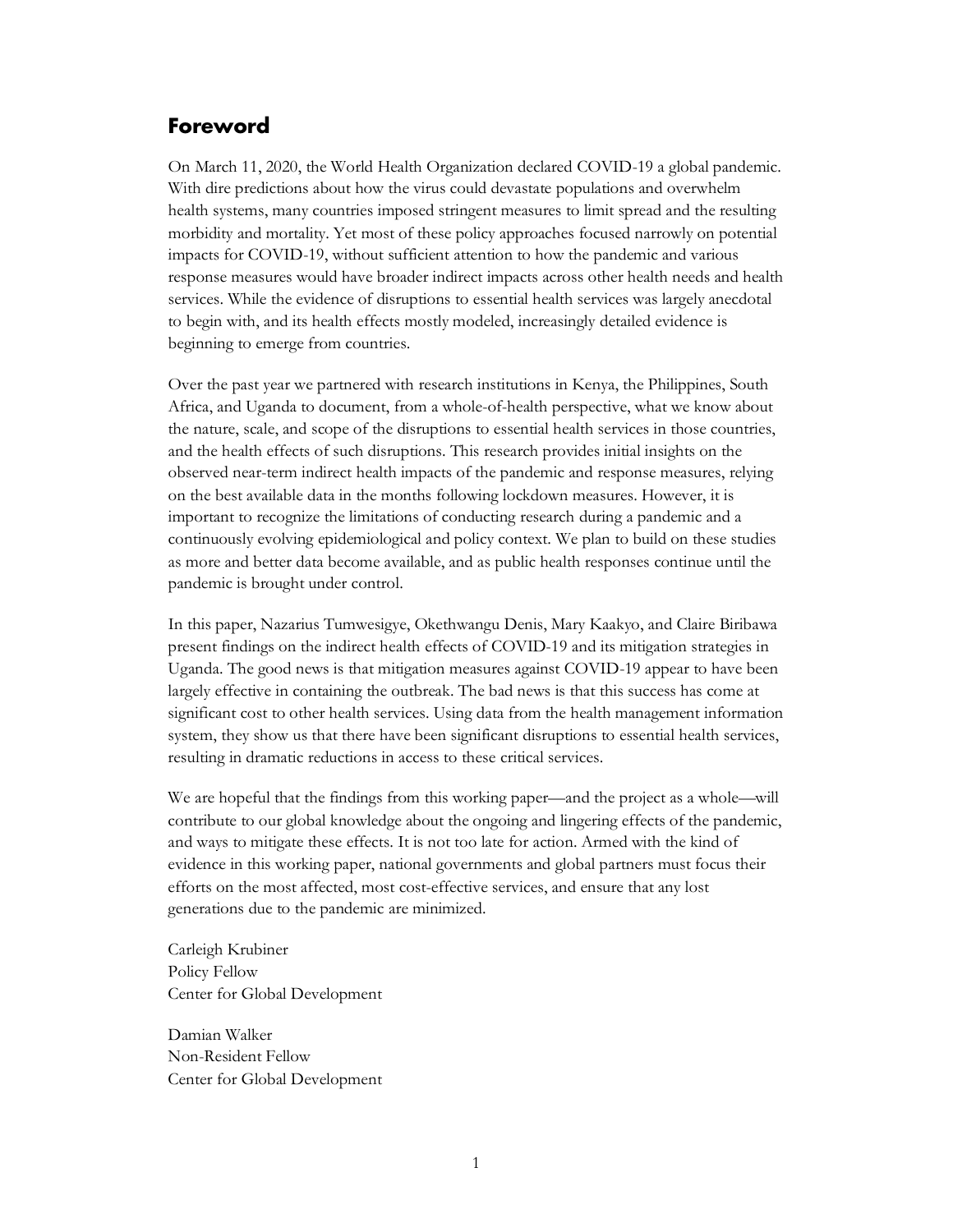## <span id="page-4-0"></span>**1. Introduction**

The novel coronavirus disease (COVID-19) was first reported in Wuhan City, China in December 2019 and has become a global phenomenon spreading worldwide. The Emergency Committee convened by the Director-General of the World Health Organization (WHO) under the International Health Regulations (2005) declared the COVID-19 outbreak a Public Health Emergency of International Concern on 30 January 2020[1, 2]. Countries have implemented stringent mitigation measures in order to reduce transmissions and enable their health system to manage the pandemic[3]. Globally, the COVID-19 pandemic and these mitigation measures have caused detrimental effects on countries' health systems, economies, and other sectors, especially in low-income countries like Uganda [4].

Initially, the WHO recommended that countries adopt lockdown measures, ensure social distancing, and encourage their populations to stay at home and to practice hand hygiene to contain the further spread of the virus[1]. Most countries in Africa adopted these measures without detailed models of their consequences[5].

The lockdown delayed community transmission in a number of sub-Saharan African countries but this came at a heavy cost as it disrupted the functioning of the health system and the economy[5]. Low-income countries were especially vulnerable because of a number of factors, such as poor infrastructure and a high burden of other diseases, like HIV/AIDS, tuberculosis (TB), and malaria, among others.

According to the Oxford COVID-19 Government Response Tracker, Uganda was rated above 90% stringency level on the range of measures instituted to tackle the COVID-19 outbreak [6]. Uganda undertook stringent mitigation measures including closing places of worship and nonessential workplaces and restricting and/or banning travel within the country and across international borders in efforts to reduce transmissions and improve the health system's response in the management of the pandemic[5]. This paper highlights the indirect health effects of both COVID-19 and the response to control its spread, using a selection of data and indicators. The investigators hope that this information will aide decision making in response to further spread of COVID-19 or future pandemics. Institution of COVID-19 mitigation measures is referred to as "intervention" in this work, and extraordinary changes in health service delivery, the general health situation in the country, and access to healthcare from the start of the intervention are assumed to be effects of the intervention. Several mitigation measures were taken at different times, but the major ones started in March 2020 with a lockdown; this is the intervention time used in data analysis for this report.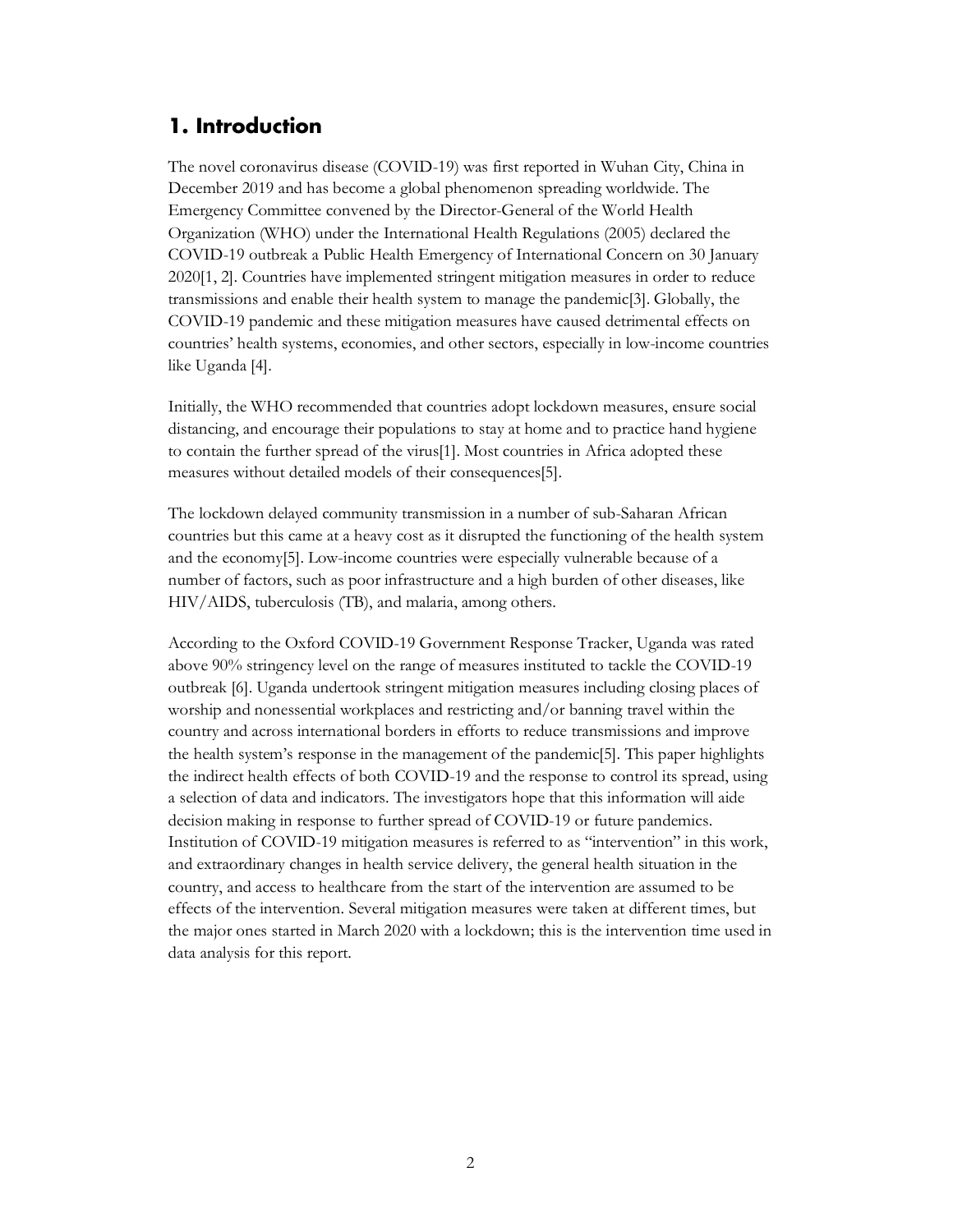#### <span id="page-5-0"></span>**Objectives of the study**

The primary objectives of this study are to assess the effects of both the COVID-19 pandemic and the response on health service delivery in Uganda. The specific objectives are to

- 1. establish the growth and patterns of the epidemic along the timeline of intervention measures;
- 2. establish secondary health effects of COVID-19 that are manifesting across the country, across priority health conditions and among vulnerable populations; and
- 3. assess the effects of responses to COVID-19 on health service delivery and access to healthcare and general population health.

We hypothesize that although instituting lockdown initially contained the outbreak, it was characterized by many detrimental and devastating health and non-health consequences.

## <span id="page-5-1"></span>**2. Methods**

#### <span id="page-5-2"></span>**Study approach and data sources**

This work is part of a multi-country project aimed at describing the nature, scale, and scope of the indirect health effects of COVID-19 and response to the epidemic. We used a case study approach to undertake the work [7]. This approach allows focus on single or particular instances to build evidence against or for a hypothesis. We focused on particular health effects and incidents of response to answer objectives. The major data source was the Health Management Information System (HMIS) for generating trends of key health indicators (outpatient department visits, mortality, ANC attendance, immunization, TB incidence, malaria incidence, malaria mortality) as affected by the pandemic and document/record/media review for the response to the pandemic. The Ministry of Health's COVID-19 task force provided data specifically on the pandemic.

HMIS is now housed by the global District Health Information System (DHIS II) and it is accessible through a password given by the Ministry of Health. The HMIS is an integrated reporting system used by the Ministry of Health Uganda, development partners, and stakeholders to collect health information on a routine basis. The information in HMIS is collected on a routine basis from every health unit in all districts within Uganda. HMIS information flows from the lowest level (the community) to the health unit (health center two-, three-, and four-level facilities, general hospitals, and referral hospitals); the health subdistrict; the district; and finally to the National Health Databank at the Resource Centre of the Ministry of Health.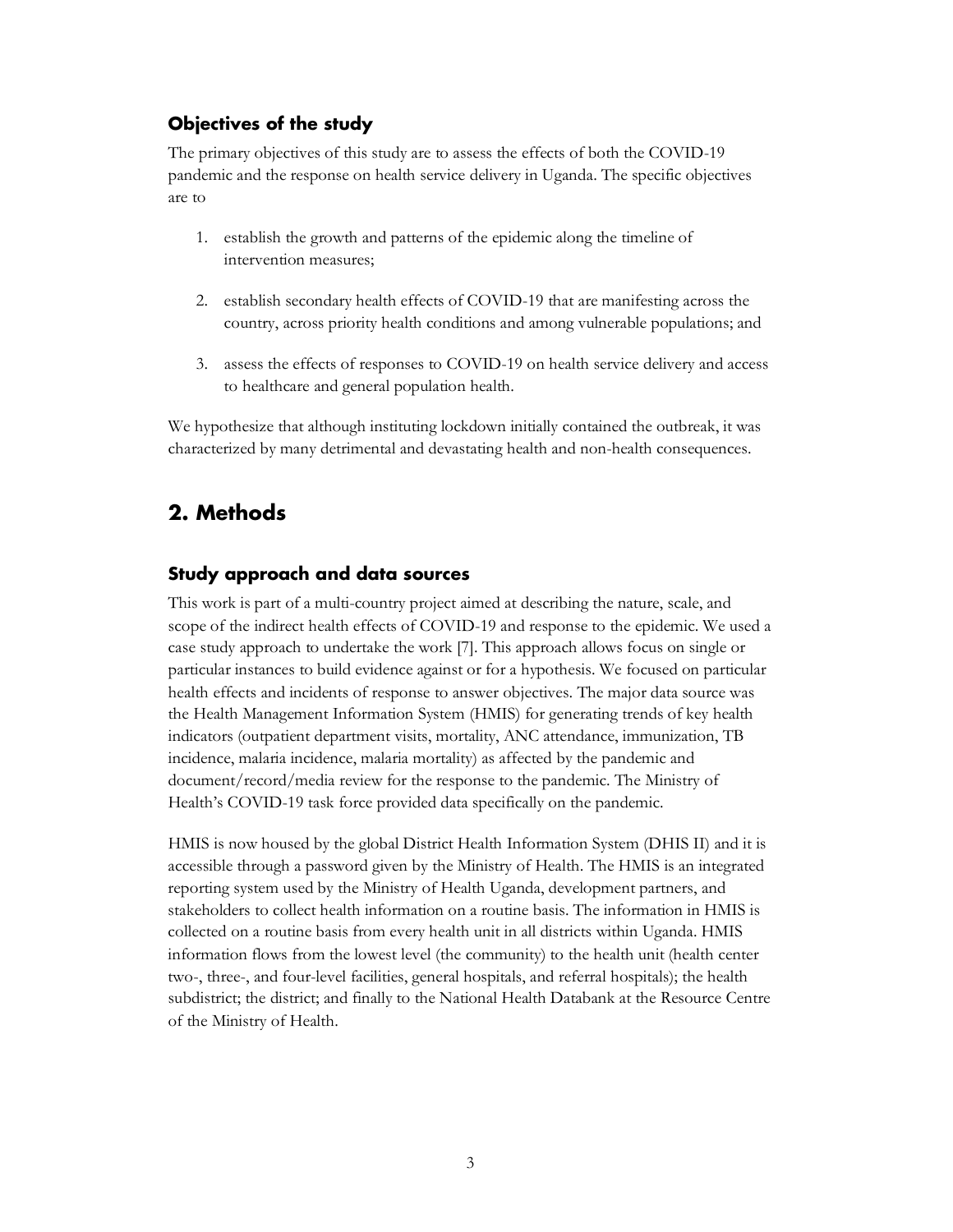We reviewed documents, records, and media to get all data and write up about the response to the epidemic from March to October 2020. This kind of source provided both quantitative and qualitative data. The qualitative data referred here are from the media, reports, and peer review papers and they are mainly about the authors' personal views rather new information from analysis of data. The media included print and electric media.

#### <span id="page-6-0"></span>**Data analysis**

For the growth patterns of the epidemic and response timelines we plotted the daily numbers of cases against time and superimposed the extent of restrictions by the government. The mitigation and lockdown measures instituted by the government are well documented in the government reports, newspapers, and international agencies like WHO. The specific documents reviewed included the COVID-19 weekly analytical reports, daily analytical reports, and the media. The media selected were credible newspapers and websites. The newspapers included most popular local newspapers such as [New Vision—](https://www.newvision.co.ug/) [Uganda News](https://www.newvision.co.ug/) and [Daily Monitor,](https://www.monitor.co.ug/uganda) while the websites include the Ministry of Health, WHO, and the British Broadcasting Corporation (BBC).

For secondary health effects of COVID-19 manifesting in priority health conditions we carried out a scoping review of available evidence from peer-reviewed papers published since March 2020, reports from the Ministry of Health, the media, and international agencies. Key among the health conditions were HIV/AIDS, mental health, cancer, and other non-communicable diseases.

To assess the effects of responses to COVID-19 on health service delivery, access to healthcare, and general population health, we constructed the trends in data on several indicators comparing pre- and post-intervention period using the HMIS data. Specifically, we compared levels and trends in OPD, malaria OPD, ANC, immunization, and noncommunicable disease care between pre (April 2019—March 2020) and post intervention (April 2020–September 2020). Mortality due to malaria, non-communicable diseases, TB, and maternal causes were also examined as one of the indicators of population health. Beside the quantitative results we provide a qualitative assessment of the effects of the COVID-19. The COVID-19 cases in the database were laboratory-confirmed by real-time RT-PCR starting from March 21st, 2020.

Table 2.1 shows the list of specific indicators used in the analysis of effects of COVID-19 on health service delivery/utilization.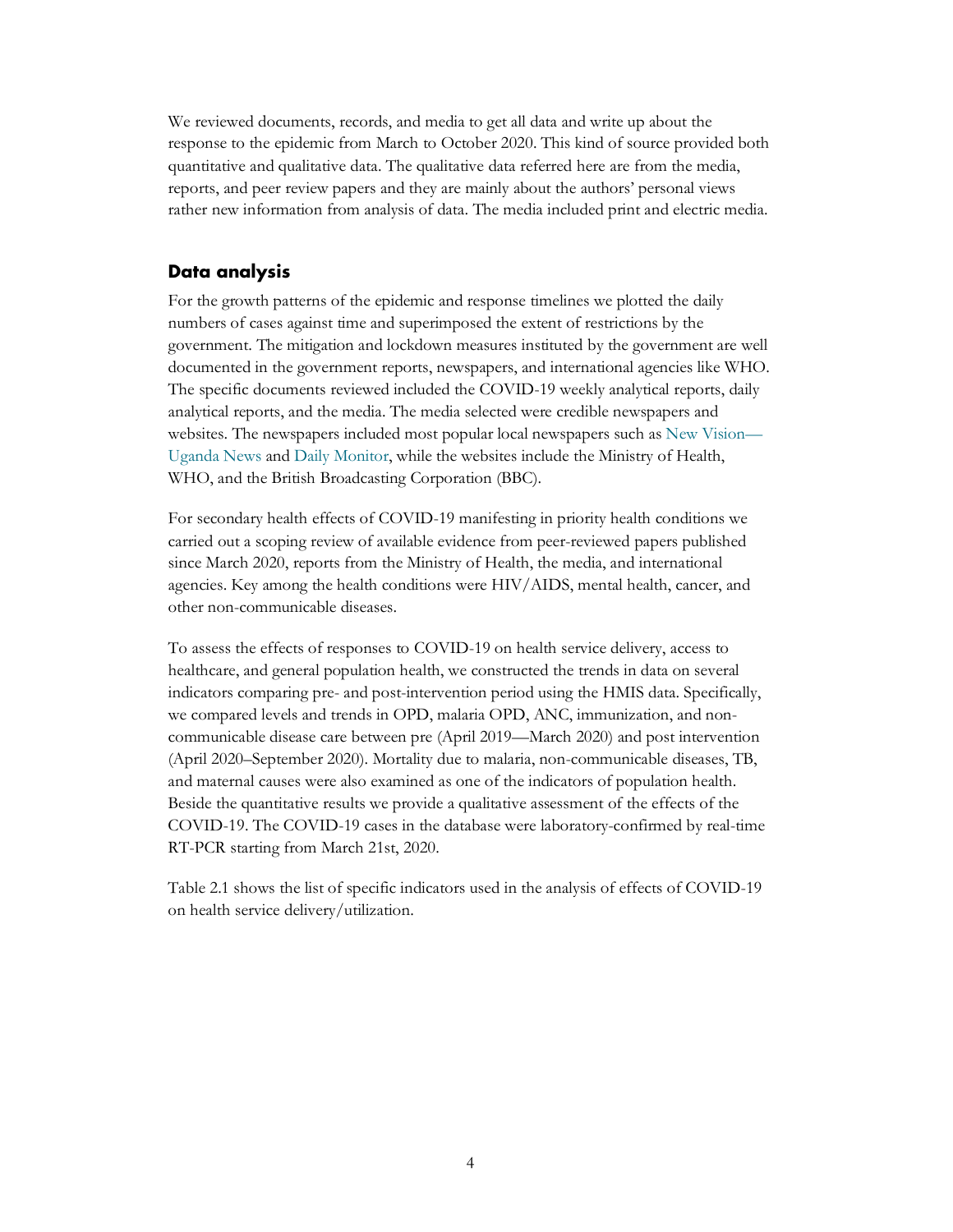| Category of<br>indicators              | Specific indicators used                                                                                                                                                                                                                                                                                                                                                                                                              |
|----------------------------------------|---------------------------------------------------------------------------------------------------------------------------------------------------------------------------------------------------------------------------------------------------------------------------------------------------------------------------------------------------------------------------------------------------------------------------------------|
| Health service<br>utilization/delivery | • Outpatient attendance—Number of people reporting at outpatient<br>department (OPD)<br>Malaria cases—number of malaria cases confirmed<br>• ANC—number of antenatal care visits in first quarter<br>DPT3 vaccination—number of children vaccinated against DPT3<br>Hypertension patients—number of people reporting at health facilities<br>with hypertension.<br>• Diabetes patients—number of cases reporting at health facilities |
| Mortality                              | • All-cause mortality<br>Maternal mortality—number of pregnancy related deaths reported at<br>health facilities<br>• Malaria deaths—number of malaria deaths reported at health facilities<br>Deaths from hypertension—number of deaths due to hypertension as<br>reported at health facilities<br>Deaths from diabetes—number of deaths due to diabetes as reported at<br>$\bullet$<br>health facilities                             |

#### **Table 2. 1 Indicators used in analysis**

To get a statistical difference between pre and post intervention we applied an interrupted time series analysis. It is a kind of analysis that compares the level and trend of the data before and after intervention. The time series refers to the data over the period, while the interruption is the intervention, which is a controlled external influence or set of influences[8]. Changes in level and trend are expected in a period subsequent to introduction of the intervention[9]. Interrupted time series (ITS) analysis is a strong quasi experimental design that can be used to evaluate the effectiveness of a population-level intervention that is clearly defined at a given time point[10].

The ITS model specification goes as follows:  $Y_t = \beta_0 + \beta_1 T + \beta_2 X_t + \beta_3 T X_t + e_t$ 

Where,

T= The time since the start of the study time. In this analysis this is in months starting from January 2019 to September 2020.

 $Xt=$  A dummy variable indicating the pre- or the post-intervention period. The intervention period was set at March 2020 the start of lockdown.

Yt= The outcome at time t.

et =The error estimate.

 $\beta_0$  = Base level of the outcome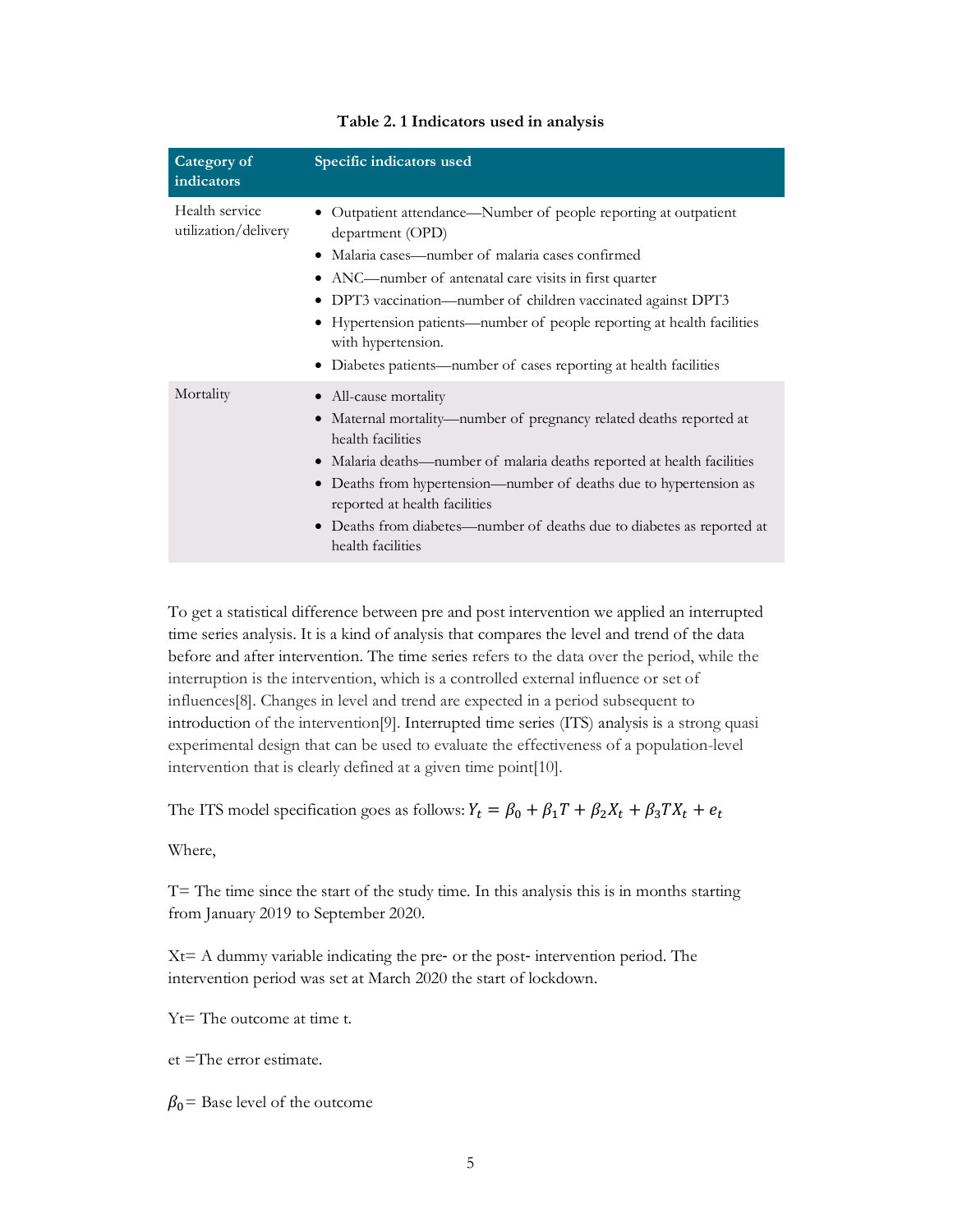$\beta_1$  = Gradient coefficient of the base trend

 $\beta_2$ = The change in the level of outcome in the post intervention segment

 $\beta_3$ = The change in trend in the post intervention segment

To carry out an ITS in stata you first set the data as time series (*tsset*) and then you enter a command that specifies the period for which the ITS will be used, the intervention period and the time lag to use *(itsa depvar variable [if], trperiod ( ) lag (1) fig posttrend).* In this analysis the intervention period is March 2020 and the periods compared are April 2019 to March 2020 and April to September 2020[11]*.* 

#### <span id="page-8-0"></span>**Ethics approval**

Administrative authorization to access the data was received from the Uganda Ministry of Health. In an effort to get to some of the data sources we consulted key government and nongovernment officials. Although all data sources and documents were publicly available, some required minor bureaucratic procedures before access was granted.

## <span id="page-8-1"></span>**3. Results**

#### <span id="page-8-2"></span>**Epidemiology curve and national response**

#### <span id="page-8-3"></span>**COVID-19 situation in the country as it evolved, and mitigation measures**

Uganda's first case of COVID-19 was reported on the 21st March 2020 and as of 17th November 2020, Uganda had reported 16,563 confirmed cases with 150 deaths and 8,277 recoveries[12]. Analysis of data from the first 203 COVID-19 patients showed that their median age was 34.2 years and 67.9% were males. More than half (57%) were asymptomatic<sup>[13]</sup>. Testing services had been stepped up but still insufficient. As of  $15<sup>th</sup>$ November, the total COVID-19 laboratory tests conducted were 591,658[14], making a percentage of 1.4 given the population of 42 million. From the beginning of August 2020, the number of cases and death rose partly due to presidential, parliamentary, and local council election campaigns.

In response to the pandemic Uganda set up a national task force chaired by the Prime Minister. The Ministry of Health took the central role for technical guidance in the COVID-19 response. The goal of the Ministry was to provide a framework for coordination and control of COVID-19 by reduction of importation, transmission, morbidity, and mortality in a bid to minimize the social economic disruption that might result from this outbreak[15]. Other ministries and government agencies in the national task force took on roles of enforcement, security, and others.

Figure 3.1 shows a time line of government interventions that were instituted to contain the spread of the pandemic. Prior to the confirmation of the first case in Uganda, all public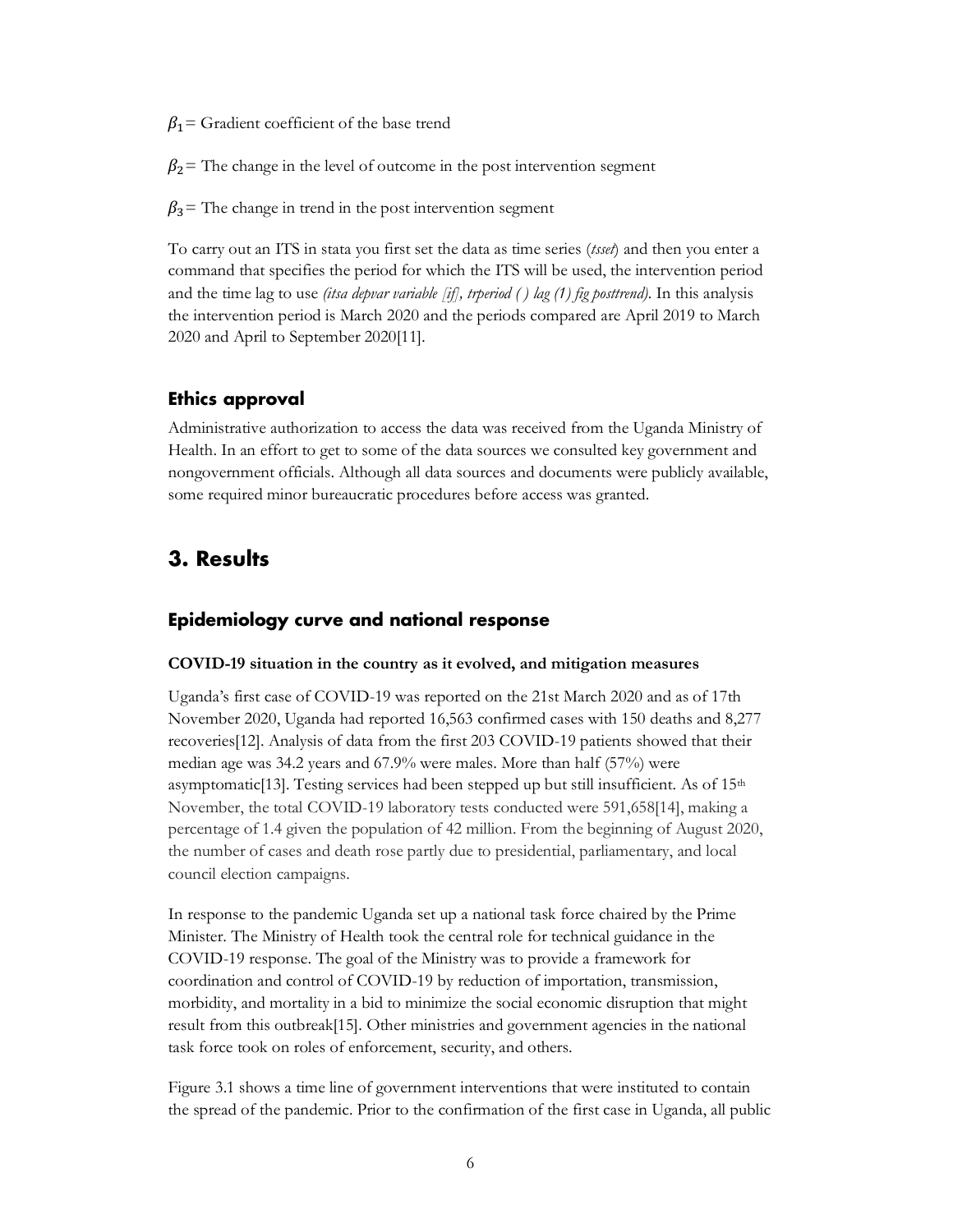gatherings were banned on the 18th of March 2020 for a period of 32 days and foreigners entering the country were quarantined for 14 days at their cost. Effective from 20th March, all schools were closed for 20 days and the borders were subsequently closed except for cargo and goods. On 31st March 2020 a nationwide lockdown was declared, and it imposed a complete curfew for the next 14 days except for essential workers such as those in healthcare, pharmaceutical services, veterinary services, agriculture. and construction. All forms of public transport were suspended except for cargo planes, trucks, and trains, and restrictions on private vehicles movements were also instituted. From 4th June, the lockdown measures were progressively eased with reopening of business and borders, and all public transport operating under standard procedures[16]. In October schools and tertiary institutions were allowed to open but for only finalists, and the curfew was eased to run from 9pm to 5am the following morning.



**Figure 3.1. Timeline of COVID 19 cases, response and epidemiological curve** 

The government's response with the lockdown and other restrictions partly explains the relatively low number of COVID-19 infections and deaths, but the resultant cost of disruption of health services needs extensive assessment.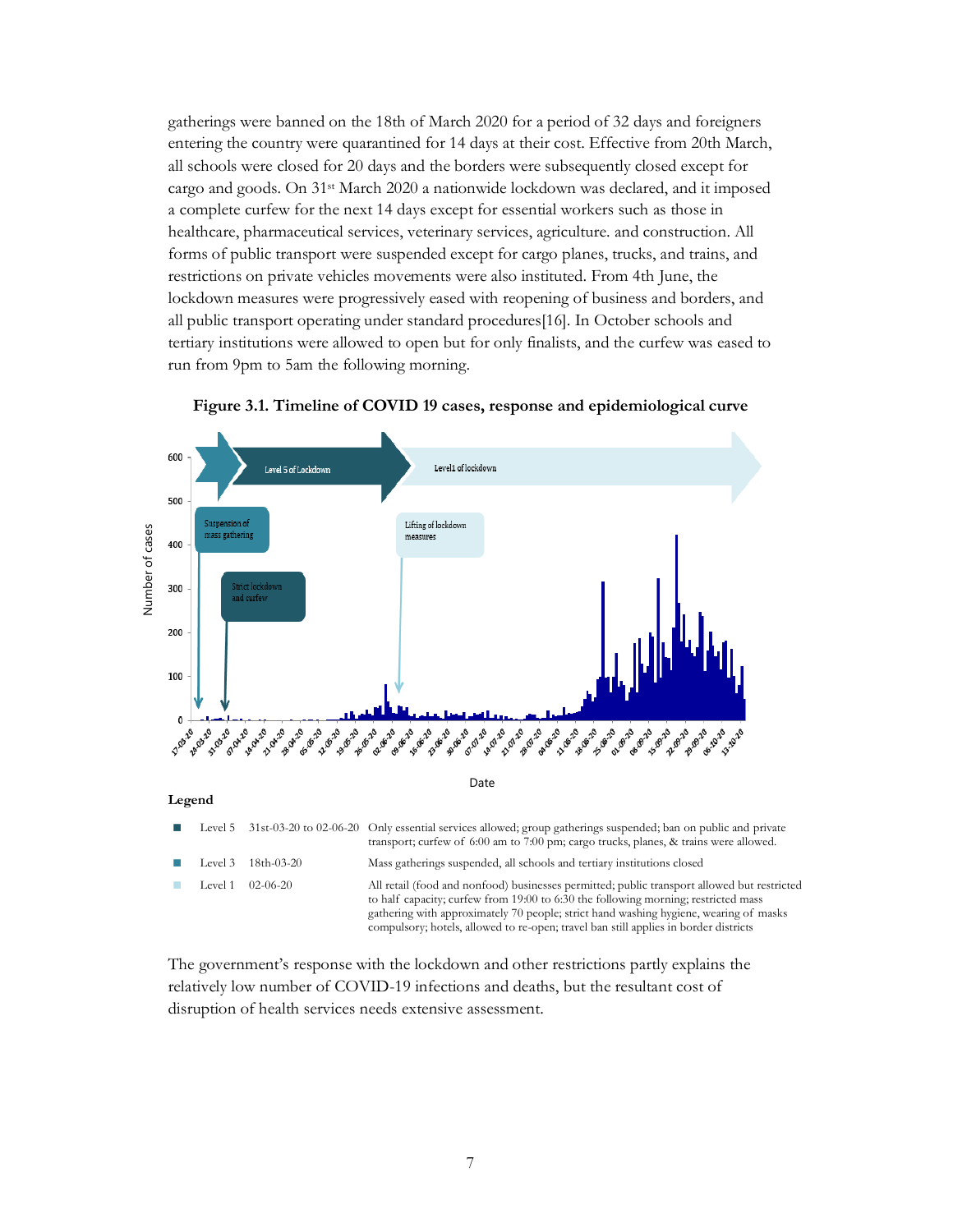## <span id="page-10-0"></span>**Indirect/secondary effects of COVID-19 on health services: Qualitative assessment from documents and media**

The initial lockdown contained the outbreak and slowed down its spread, but the cost of that containment was quite heavy, with all kinds of public service systems and livelihoods disrupted. A mathematical model showed the impact of the COVID-19 public response on non-COVID diseases could outweigh the direct impact of the COVID-19 outbreak[17]. The government, through the Ministry of Health, diverted personnel and resources away from priority diseases like HIV/AIDS, malaria, and mental health, as well as maternal and child health-related conditions[18, 19].

Deterioration in essential health services in the early months of the pandemic was manifested in a reduced number of facility-based deliveries and reduced case finding for HIV/AIDS and malaria[17]. Patients with chronic conditions who continuously relied on drugs for their survival and improved quality of life were unable to get their refills, while others could not afford medication due to lack of income [20]. Patients who had been newly diagnosed with cancer were not able to be initiated into treatment, while others missed their three-month refills for hormonal treatment [21]. Therefore, a majority of patients with these conditions faced an increased risk of complications and death due to inability to access healthcare because of transport restrictions, curfew, and fear of contracting the virus from healthcare settings[18, 22]. These delayed initiations and interruption of treatment cycles resulted in increased stress, anxiety, disease progression, recurrence, and premature deaths [18, 20, 21].

Individuals' health status and access to healthcare was worsened by socio-economic disruptions, inability to meet basic needs, and engaging in unhealthy behaviors such as sedentary life [19] and alcohol consumption[23]. Violent re-enforcement of public health restrictions was mentioned as another hindrance to seeking healthcare[24].

COVID-19 restrictions reduced health workers' ability to offer health services in several ways. Their own livelihood was disrupted and they could not easily access the health facilities as a result of curfew and travel restrictions. The government gave travel passes to health workers who had means of transport and institutions that had shuttle services for their staff, but for majority of health workers, especially in upcountry areas, travelling was a big challenge. There was reduced attendance of health workers at health facilities, increased stock-out of medicines, and increased incidence of preventable deaths[25]. More still, the clinicians suggested that clinic activities such as antenatal care were non-urgent and therefore could be postponed [22]. Self-purchasing and stockpiling of antibiotics and other medicines for those who could afford them presented another challenge of medication safety, including antimicrobial resistance [18]. Other challenges included, among others, perennial problems of inadequate human resources and financial, infrastructural, supply chain, and logistical challenges [18].

Child abuse and domestic violence were other secondary effects of the pandemic on the health of the population. A review of studies and media found a rise in the physical and sexual abuse of children and women during the COVID-19 lockdown in Uganda [26-28].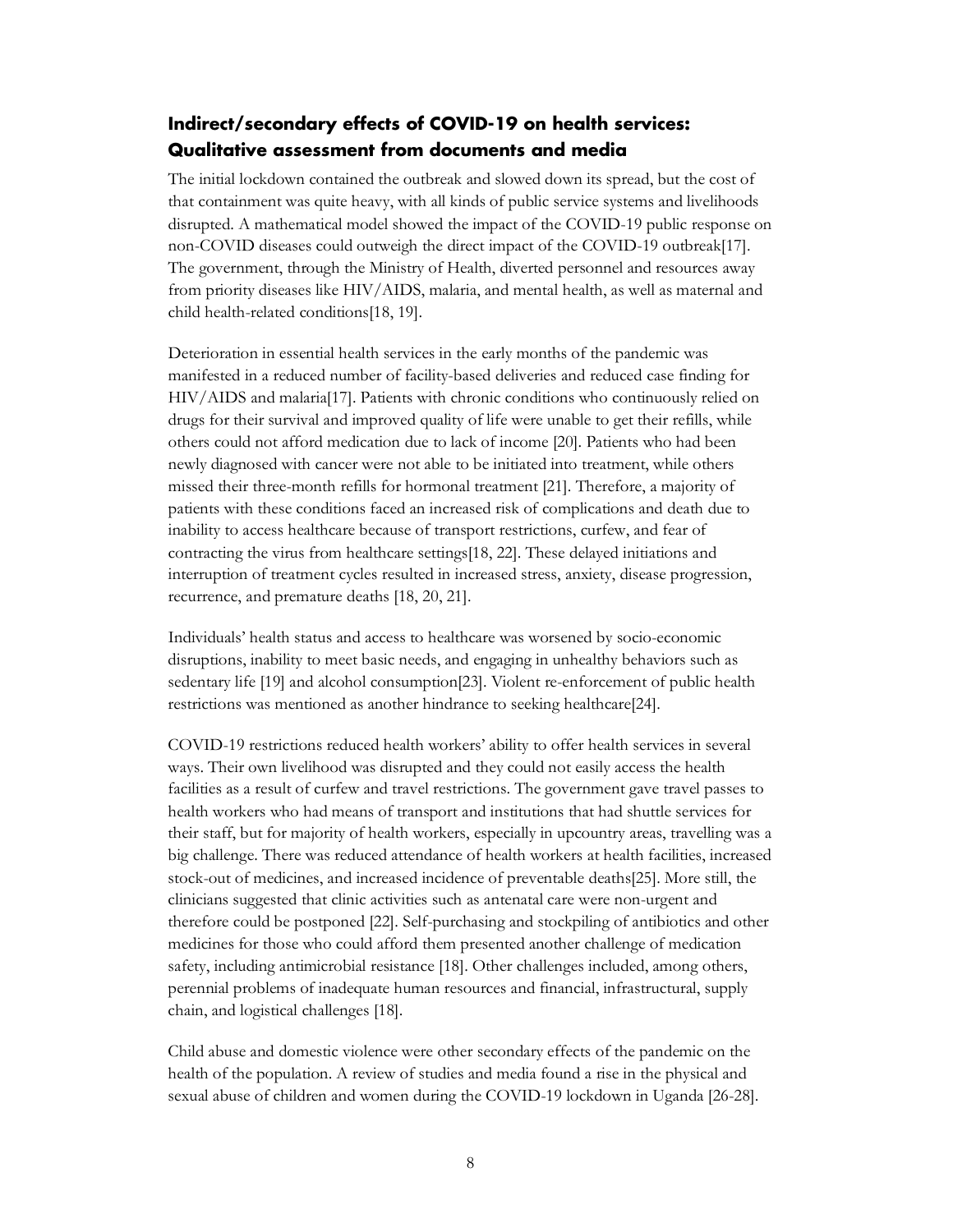According to ActionAid, which manages 13 gender-based violence (GBV) sites in Uganda, there was a 72% increase in GBV between April and August 2020, with 8,680 cases reported in that period compared to 5,040 reported between April to August 2019[29]. Preventing and responding to gender-based violence during the restricted movement posed a challenge as the lockdown provided a conducive environment for the crime. According to data from the Ministry of Gender, Labor and Social Development, reported cases of gender-based violence more than tripled, with over 1,000 monthly cases in the first nine months of 2020, compared to about 315 monthly cases in 2019[30].

Loss of livelihood and poor living standards directly affect the health of individuals and communities. A study found that the negative effect of the pandemic in Uganda has been large for informal workers, who constitute the majority of the working poor in the region and yet several developing countries cannot sustain rescue packages for the poor and struggling companies[31]. Another study found that more than two-thirds of households in Uganda experienced income shocks and worsened food security during COVID-19 and that food security outcomes were worse among the income poor and households dependent on labour income[32].

The easing of the restrictions in June 2020 enabled many people to reach the facilities but with a lot of difficulty since some could not afford transport and cost of medicines. Many had lost jobs, businesses, and other forms of livelihood and could not afford to pay for the services in private facilities. A study found that found that 10% of individuals in rural areas in the country lost their source of incomes during the pandemic [33].

#### <span id="page-11-0"></span>**Secondary health effects of COVID-19**

#### <span id="page-11-1"></span>**Quality of HMIS data**

This section assesses secondary health effects of COVID-19 using data mainly from the HMIS database housed on the DHIS2 platform. It starts with assessing the quality of data measured by health facility reporting rate in 2019 and 2020 (Figure 3.2). The reporting rates for 2020 started at a relatively low level (93%) but rose to the highest point in June (98%) while the rates for 2019 were generally high for much of the year. A transition to a new reporting form in January 2020 may explain the low rate at the beginning of the year.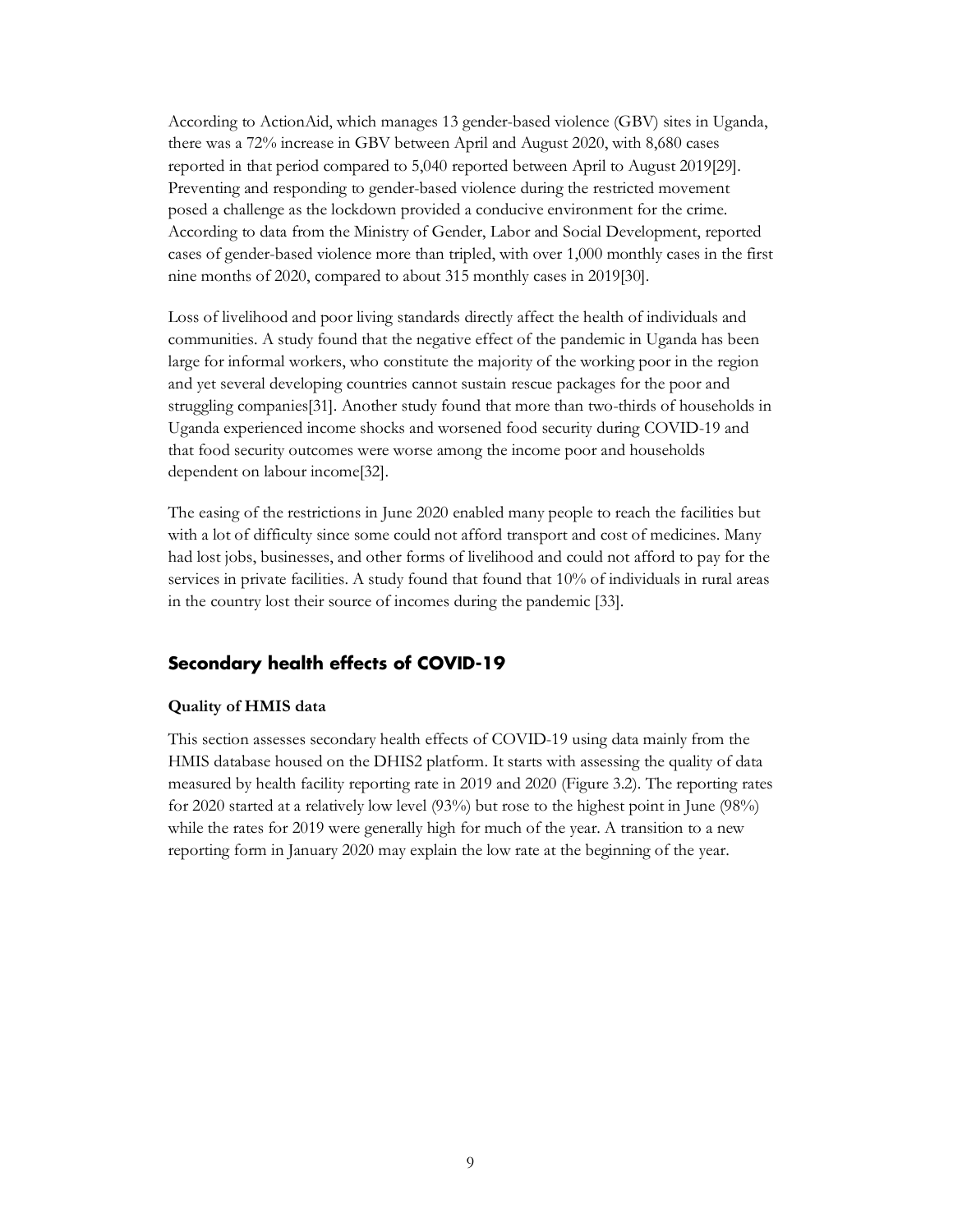

**Figure 3.2. Reporting rates for health facilities in 2020 compared with those of 2019**

*Source of data:* HMIS

#### <span id="page-12-0"></span>**Access to health service and utilization**

#### *OPD attendance and malaria cases*

Access to healthcare services measured by the level of OPD attendance in 2020 started off at higher level than that for 2019, but a drop in the April lockdown kept it at lower level than that of 2019 (Figure 3.3). From March to April 2020 OPD attendance reduced by 17% (from 3.75 to 3.11 million) but increased by 27% to 3.95 million by July 2020. In 2019 the March-April drop was only  $1\%$  (from 3.39 million to 3.3 6 million), while the rise from April to July was 40% (from 3.36 million to 4.70 million). An interrupted time series analysis comparing levels and trends of OPD attendance in pre- and post-intervention periods did not find any statistically significant difference at 5% level.

Like OPD cases, the number of people reporting at the facilities with malaria started at a higher level in 2020 compared to 2019 but reduced to the lowest level in April 2020. From March to April 2020 the number of cases reduced by 7 %, from 977, 259 to 908,972) and rose by 43% to the peak of 1,296, 646 patients in June 2020. In 2019 there was no reduction in malaria cases between March and April and the number rose from 615,169 in March to 1.64 million (166%) patients in July 2019.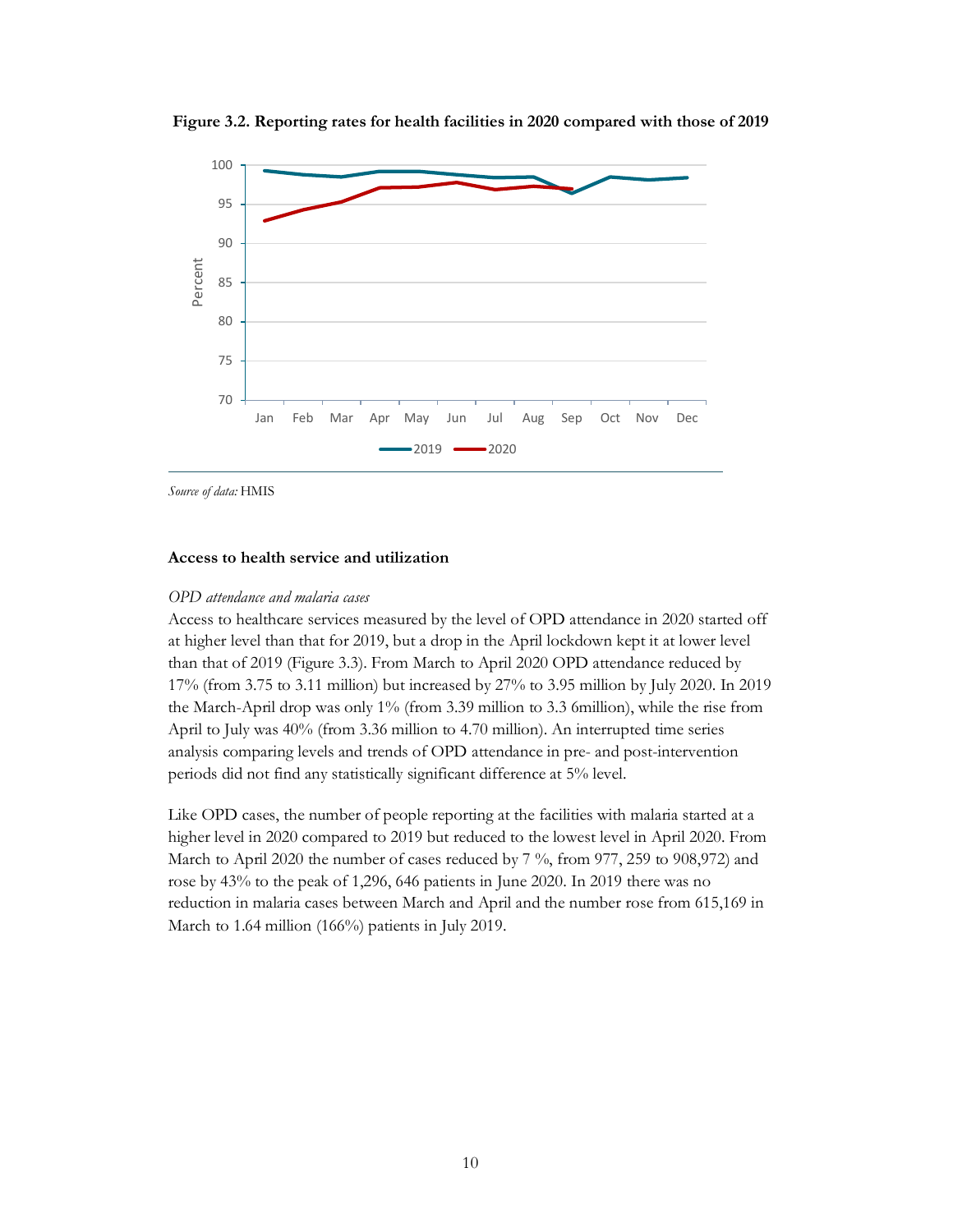



*Source of data:* HMIS

Figure 3.4 shows results from interrupted time series analysis for confirmed malaria patients reporting at facilities from April 2019 to September 2020. The trend in the preintervention period and the change in the number of malaria patients in the first month of intervention were not significant at 5% level, but the change in trend of the postintervention period in relation to the pre-intervention period was significant ( $p=0.017$ ).

**Figure 3.4. Interrupted time series for confirmed malaria cases reporting at facilities from October 2019 to June 2020**



ITSA details: time—beta -58(29.7) p-value 0.07, Intervention (I)—beta 172(169.4) p-val 0.33, TxI Beta 105 (38.8) p-vµal= 0.017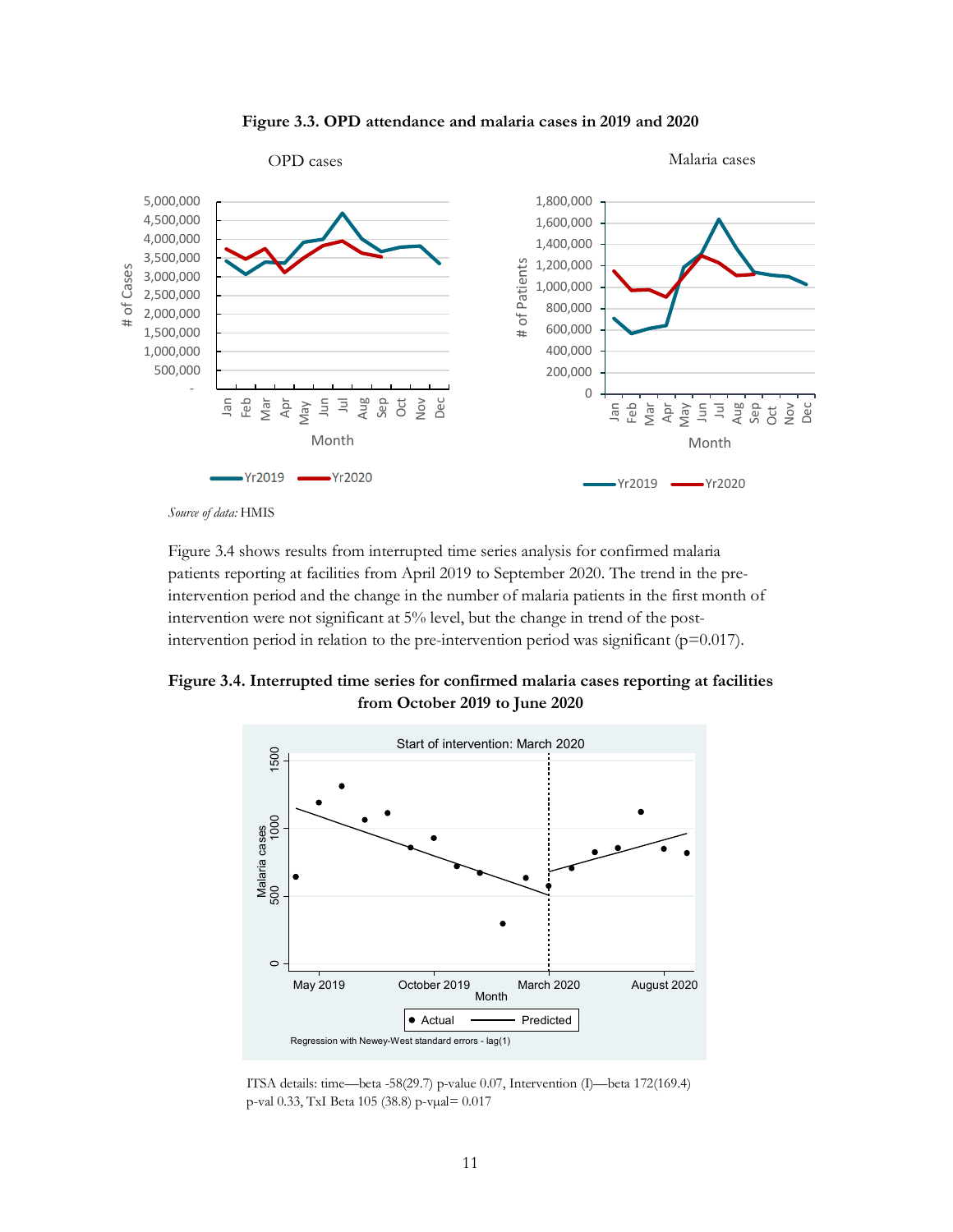#### *ANC attendance and immunization*

Figure 3.5 shows the trends in antenatal care (ANC) attendance and immunization. ANC attendance in 2020 followed a nearly similar level and trend to that of 2019 but had two distinct points where there was a clear difference (Figure 3.5). From March to April 2020 the number of women attending their ANC in their first trimester dropped by 7.8% (from 152,600 to 140,652) while in 2019 there was an increase (0.7%) in attendance over the same period. Another distinct point is the May-June period, where there was a rise of 8% (168,766 to 182,424) in ANC attendance in 2020 while there was a reduction of 12% (From 172,069–151,240) during the same time in 2019. An interrupted time series analysis aimed at assessing the difference in levels and trends between the pre- and postintervention time did not find it significant.





*Source of data:* HMIS

Immunization coverage measured by the number of children that received the DPT3 vaccine reduced by 10% (from 127,368 to 113,997) from March to April 2020. In the same period in 2019 the number of children immunized increased by 1.6%. In April 2020 the number of children that received DPT3 vaccine was 19% (26,782) lower than the number in 2019. The immunization level in 2020 rose in May and June to surpass the level for 2019. The drop in immunization level after July 2020 follows the pattern in 2019.

Figure 3.6 shows the interrupted time series analysis comparing levels and trends of immunization before and after March 2020. While the change in number of children immunized caused by intervention was not significant, the rate of increase in immunization level after intervention was generally higher compared to pre-intervention period  $(p=0.01)$ .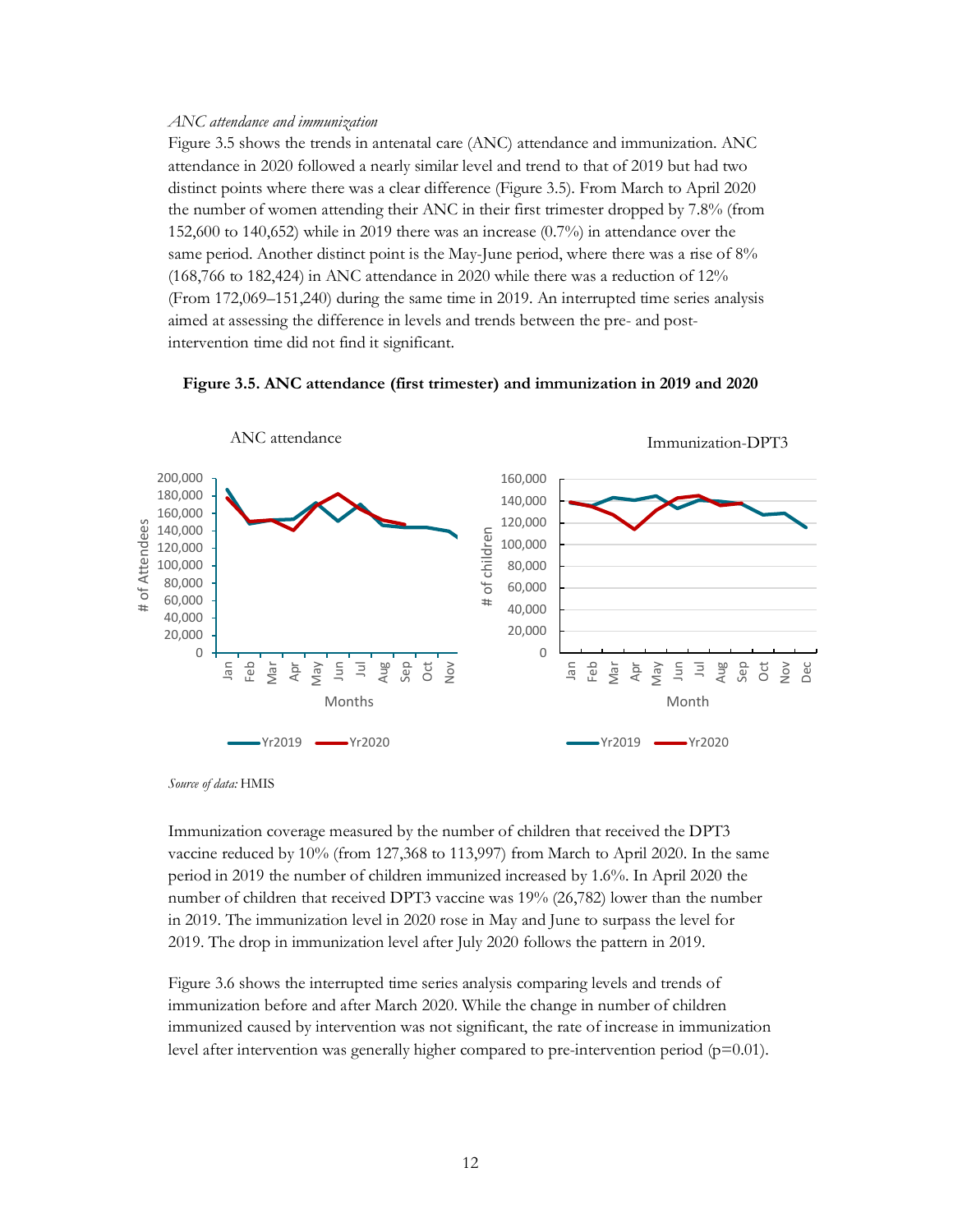



ITSA details: time—beta -1280(716.8) p-value 0.10, Intervention (I)—beta 3193(7670) pval 0.68, TxI Beta 44500 (1473) p-val= 0.01

#### <span id="page-15-0"></span>**Hypertension, diabetes, and TB patients reporting at the facilities**

From March to April 2020 the number of hypertension patients reporting at the facilities dropped by 17% from 47,238 to 39,227 while the same period in 2019 had a drop of only 1.5% (from 51,835 to 51,043) (Figure 3.7). The number of patients rose in May 2020 and kept high until September 2020. An interrupted time series analysis comparing the period before and after March 2020 did not show a significant difference in the level and trend of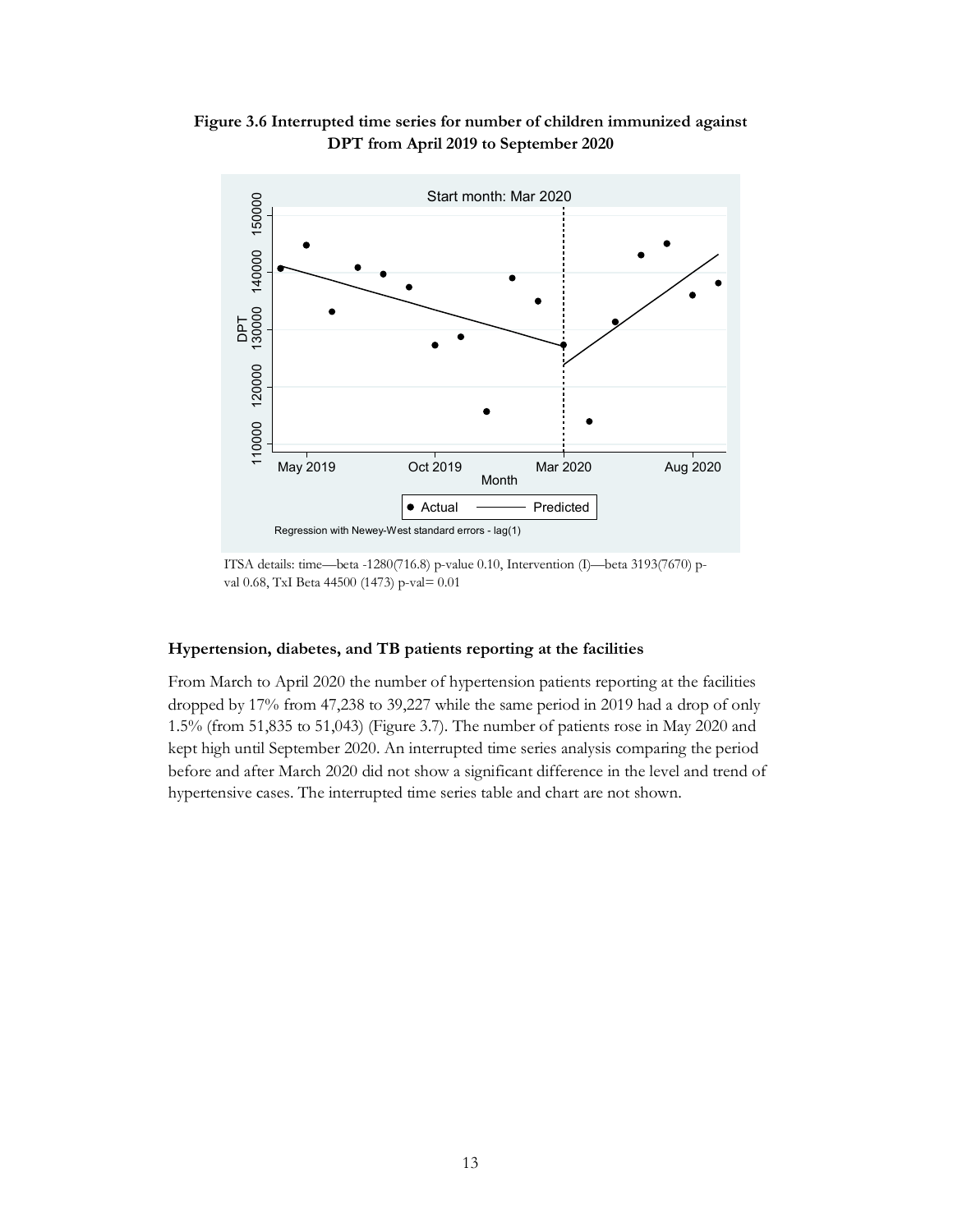

**Figure 3.7. Hypertension, diabetes, and TB patients reporting at health facilities**

The number of diabetes patients accessing health facilities declined by 10% from 17,616 in February to 15,833 in April 2020, while in the same period in 2019 there was a 10% increase (from 19,504 to 21,488). The number of patients rose by 31% thereafter to peak at 23,092 in July 2020 (Figure 3.7). An interrupted time series analysis comparing the pre- and post-intervention periods did not find a significant difference in trends nor in number of diabetic patients reporting at health facilities.

TB patients reporting at health facilities in 2020 followed a nearly similar trend with 2019. Both two years had peaks in March and July. However, the 48% drop in number of patients from March to April in 2020 (from 5,864 to 3,071) was much higher than the 22% in the same period in 2019(from 4,035 to 3,139). An interrupted time series analysis comparing trends and levels in number of patients reporting at facilities did not show a significant effect of the intervention.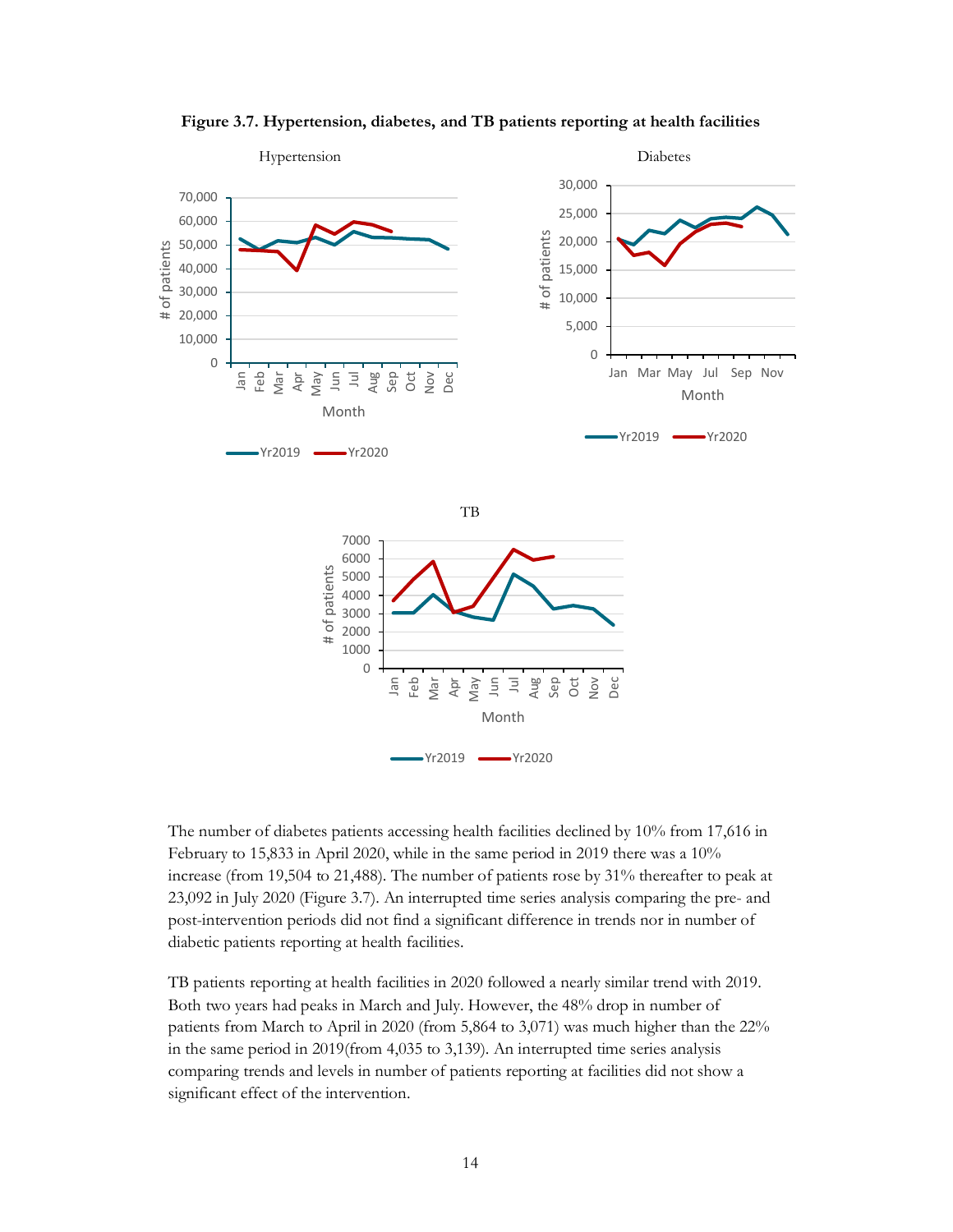#### <span id="page-17-0"></span>**Mortality**

#### *Mortality—All cause, hypertension, malaria, and TB*

The all-cause mortality trend for 2020 was nearly similar to that of 2019. However, there was a 7.6% drop (from 3,562 to 3,291) in reported deaths between March and April 2020 compared to a rise of 5.7% (from 3,393 to 3,586) in the previous year. The reported number of deaths rose in May 2020 and peaked in June (figure 3.8). An interrupted time series analysis did not find any significant difference in levels and trends between pre- and post-intervention period.



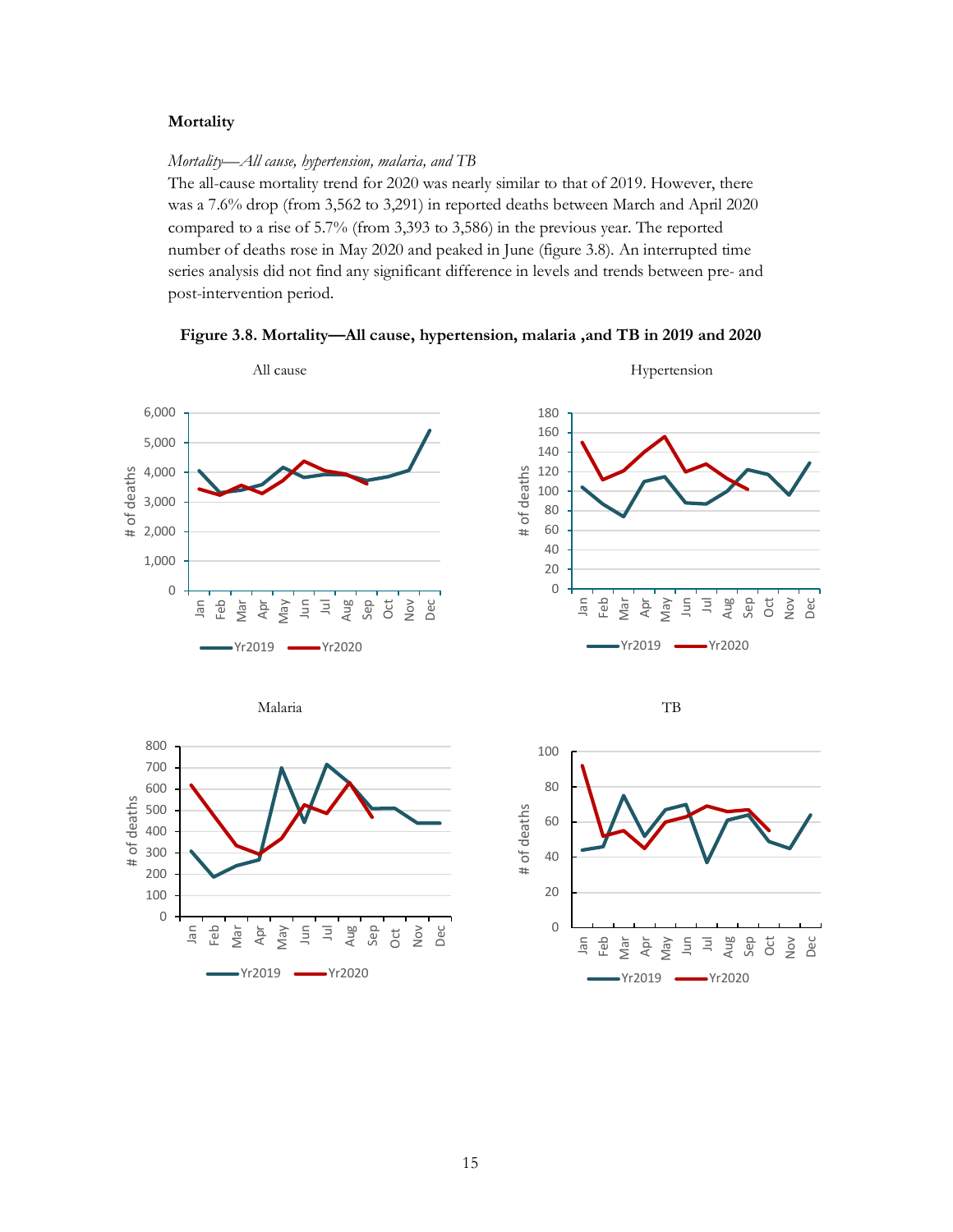Hypertension-related deaths were generally higher in 2020 than in 2019 (Figure 3.8). The number of deaths in 2020 rose by 29% from 121 in March to 156 in May and dropped thereafter. In the same period in 2019 the number of hypertension deaths increased by 55% from 74 in March to 115 in May. An interrupted time series analysis comparing deaths pre- and post-intervention showed that the change in trend after the intervention was significant (p=0.04) (Figure 3.9).

The malaria-related deaths in 2020 reduced by 12% from 334 in March to 294 in April but peaked in August with 630 deaths. On the other hand, the number of deaths in 2019 rose straight away from March at 240 and peaked in July with 716. The lower number of deaths in the period May-August may be attributed to the COVID restrictions in the March-June period. A higher number of deaths may have occurred in the community rather than at health facilities. An interrupted time series analysis comparing pre-and post-intervention levels and trends for malaria-related deaths in figure 3.9 shows that the intervention caused a significant reduction in malaria-related deaths in the facilities by around 208 ( $p=0.01$ ), a higher trend for post intervention compared to pre-intervention  $(p=0.03)$ .





ITSA details: time- beta 2.8(1.7) p-value 0.12, Intervention (I) beta 20.3(18.7) p-val 0.30, TxI Beta -12.6 (5.6) p-val= 0.04

ITSA details: time- beta 0.36(12.0) p-value 0.98, Intervention (I)- beta -208(69.4) p-val 0.01, TxI Beta -42.1 (17.1) p-val= 0.03

The trend in number of TB-related deaths in the facilities for the period of March to June was similar for both 2020 and 2019. Both periods are characterized by a drop in the number of deaths between March and April and rise to June. From March to April 2020, the number of TB-related deaths in the facilities reduced by 18% (from 55 to 45), which was lower than 31% (from 75 to 52) in 2019. An interrupted time series analysis comparing levels and trends of deaths in pre- and post-intervention periods did not show a significant difference as a result of the intervention.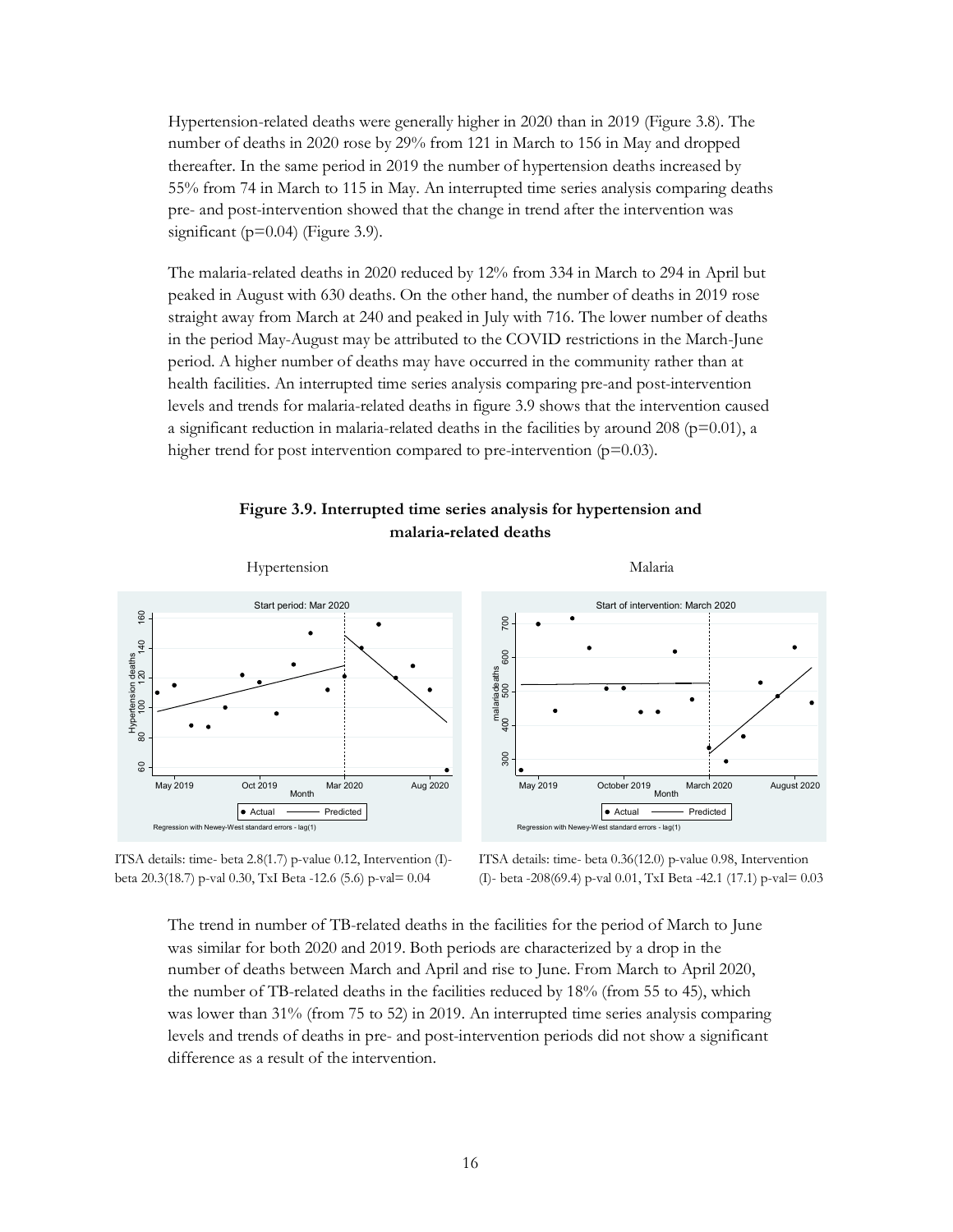#### *Outpatient department maternal mortality and gender-based violence*

Figure 3.10 compares maternal mortality and gender-based violence (GBV) recorded in the outpatient department (OPD) of health facilities in 2020 and 2019. In both years there was a drop in maternal deaths between March and April 2020, 11% for 2020 (from 101 to 89) and 23% for 2019 (from 98 to 75). The period April-June was characterized by a higher rise of deaths in 2020 (31%) compared to 2019 (12%). The total number of maternal deaths in the period April to June 2020 was 29% higher than the maternal deaths in 2019 (311 vs 241). In March 2020 there was a slight decline in OPD maternal mortality (from 101 to 89) but the trend rose gently to peak in June 2020 at 117 maternal deaths (17%). The mortality in the facilities reduced in July and subsequent months when most of the COVID-19 restrictions were eased. An interrupted time series analysis shows there was no significant difference in levels and trends of maternal deaths between pre-and postintervention.





*Source of data:* HMIS

On GBV, it is evident that in both years the number of cases in April were less than those in March but rose to reach different peaks in May and June. In 2020, from March to April the number reduced by 18% (4,700 to 3,865) while in 2019 it reduced by 6% (4,821 to 4,521). After April the number increased by 47% (3,865 to 5,691) to reach the peak in June in 2020, while it increased by 17% (4,521 to 5,301) to reach an early peak in May in 2019. Results from an interrupted time series analysis showed there was a minimum change in GBV cases during the intervention period of March 2020 (Figure 3.11). Before COVID intervention the trend for GBV was quite stagnant but it rose sharply after intervention. Relative to the trend before intervention, the rise in GBV cases was about 465 cases per month and this was significant at  $5\%$  level (p=0.04).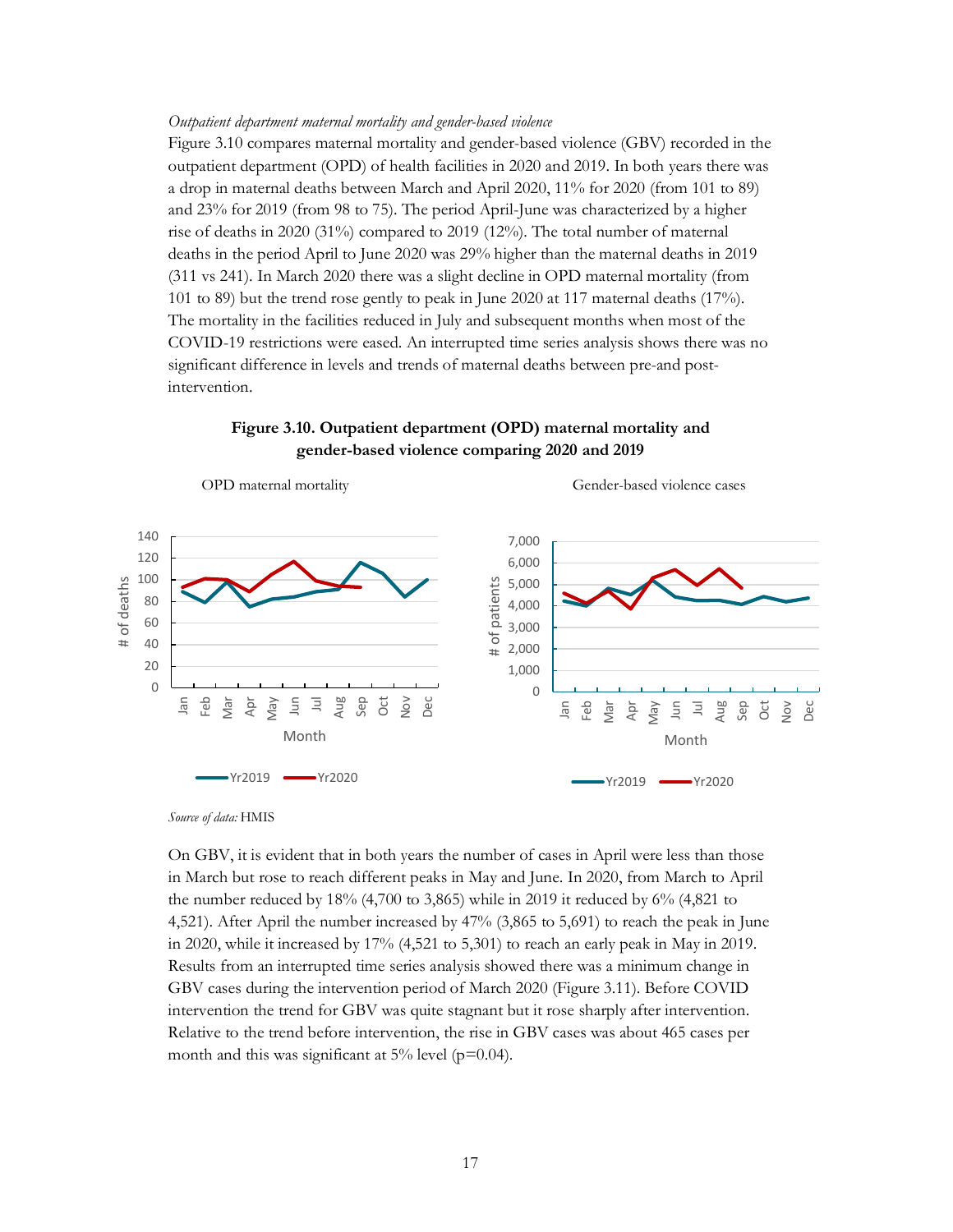**Figure 3.11. An interrupted time series analysis for gender-based violence cases from October 2019 to June 2020**



ITSA details: time—beta -24(46.0) p-value 0.62, Intervention (I)—beta -48.4(545.1) p-val 0.93, TxI Beta 465 (169.4) p-val= 0.04

#### <span id="page-20-0"></span>**4. Discussion**

Findings of this study have shown that the hard lockdown in Uganda during the months of March, April, and May greatly affected access to and utilization of healthcare services including OPD, malaria treatment, ANC services, and immunization. The most remarkable difference in the utilization of most of the healthcare services was noted between March and April. In the same period, the number of deaths in health facilities due to hypertension, malaria, TB, and maternal causes greatly reduced. Differences in levels and trends in utilization of health services between pre-and post-intervention periods were found to be significant for immunization and malaria OPD services. The same difference was observed for mortality related to malaria and hypertension. Utilization of health services increased with easing of COVID-19 restrictions. Excess deaths were observed in June for all-cause mortality, from July-September for TB mortality and May-July for OPD maternal mortality.

The findings on reduced utilization of health services are consistent with the WHO report that showed that during the COVID-19 lockdown about a half of the countries partially disrupted their health services, with specific examples of some non-communicable diseases [34]. This could be attributed to many factors, including health workers that focused on responding to the COVID-19 pandemic and therefore neglected other healthcare services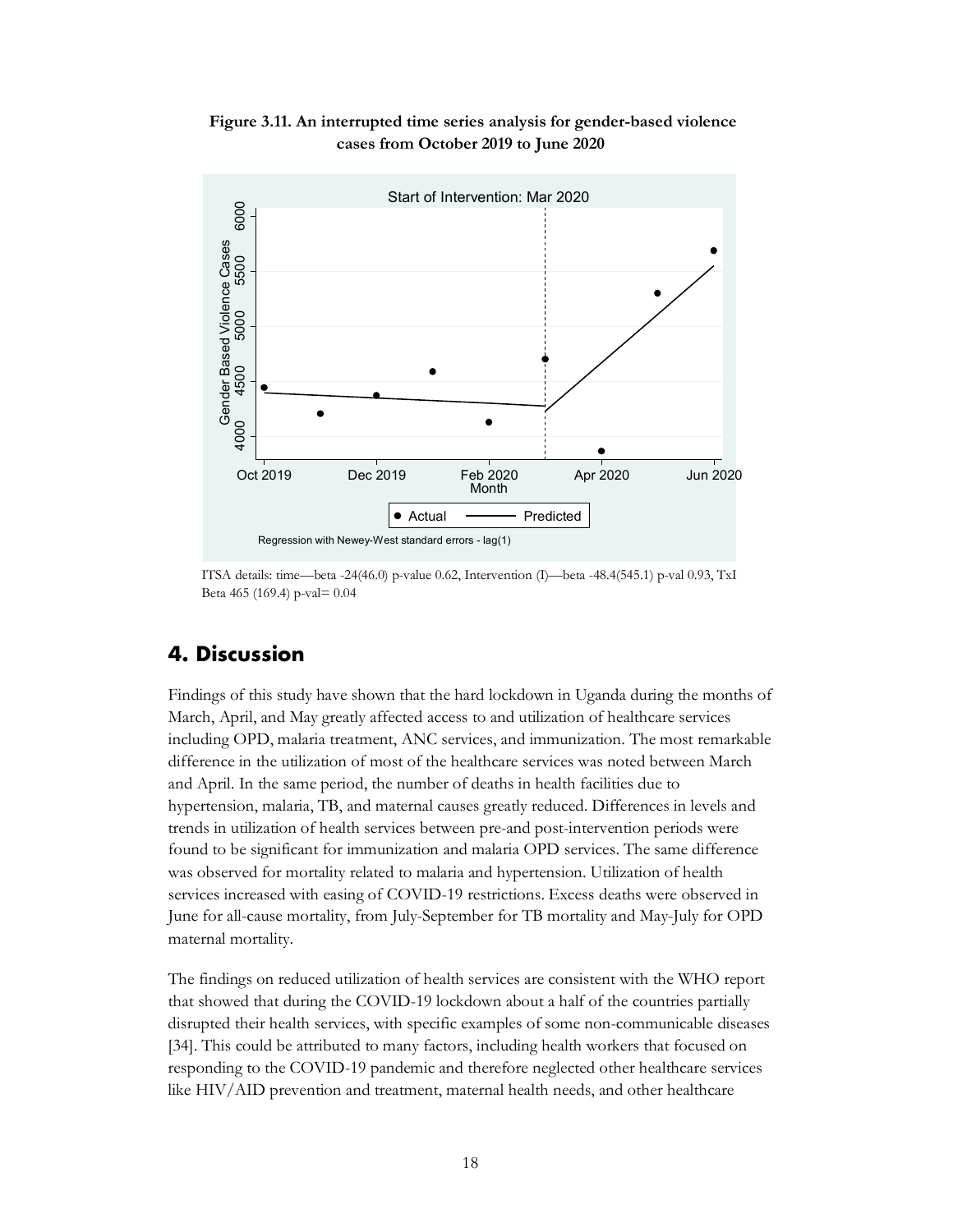provision [35, 36]. The finding that utilization of some of the services declined even earlier than March 2020 may be explained by a possibility that prior knowledge of COVID-19 might have influenced prior health-seeking behavior[17].

The gradual increase in the utilization level of healthcare services after April 2020 can be attributed to easing of restrictions as private and public cars were allowed to operate in May 2020[37]. Findings from the consultations with District Health Teams highlighted strategies specific to immunization services that were employed. These were increased community outreach, the availability of vaccines, and adequate human resources supplemented by student nurse volunteers, which improved immunization coverage[38].

Our study found that there were no significant excess overall deaths in the postintervention compared to the pre-intervention period, although deaths due to malaria, maternal causes, and TB were higher than the level of 2019 for some months. This finding shows that the excess mortality in health facilities due to COVID-19 may be measured better by disease rather than overall mortality. Another explanation for the findings is that mortality due to disruption of health services may come later, after several months. In another aspect, with the scare of COVID-19 and the restrictions, people were not coming to health facilities and excess mortality could have occurred in the community rather than in health facilities. Because of the lack of systems to capture this data, community deaths were not assessed. COVID-19 lockdowns made it difficult for vulnerable people to access critical health services and preventive interventions particularly in remote communities[4].

The higher rise in maternal deaths for the period May-July 2020 is in conformity with the model by Bell et al. (2020), although the extent of excess deaths was much lower than the anticipated 486 in six months in the model [17].

The results further show that the impact of COVID-19 in terms of overall mortality in Uganda and other countries with similar population structure may be much lower compared to the impact of unnecessarily severe responses. For example, over 26,000 children missed their DPT3 vaccine in April 2020 due to lockdown, and this can lead to death or disability. Reduced utilization of health services may cause many more deaths than the 150 recorded to have died of COVID-19 by 17<sup>th</sup> November 2020. One model projected 190,000 COVID-19 deaths in Africa, while in 2018, over 2.7 million (mostly preventable) child deaths occurred on the continent[39].

<span id="page-21-0"></span>It is important to note that early predictive models of the COVID-19 pandemic that could have informed decisions on response were based on European populations that are distinctively different from the African population—thus their failure in Africa [40]. External and internal pressures have forced governments to impose hard restrictions which are not necessarily best for those countries, especially the low-income countries[39].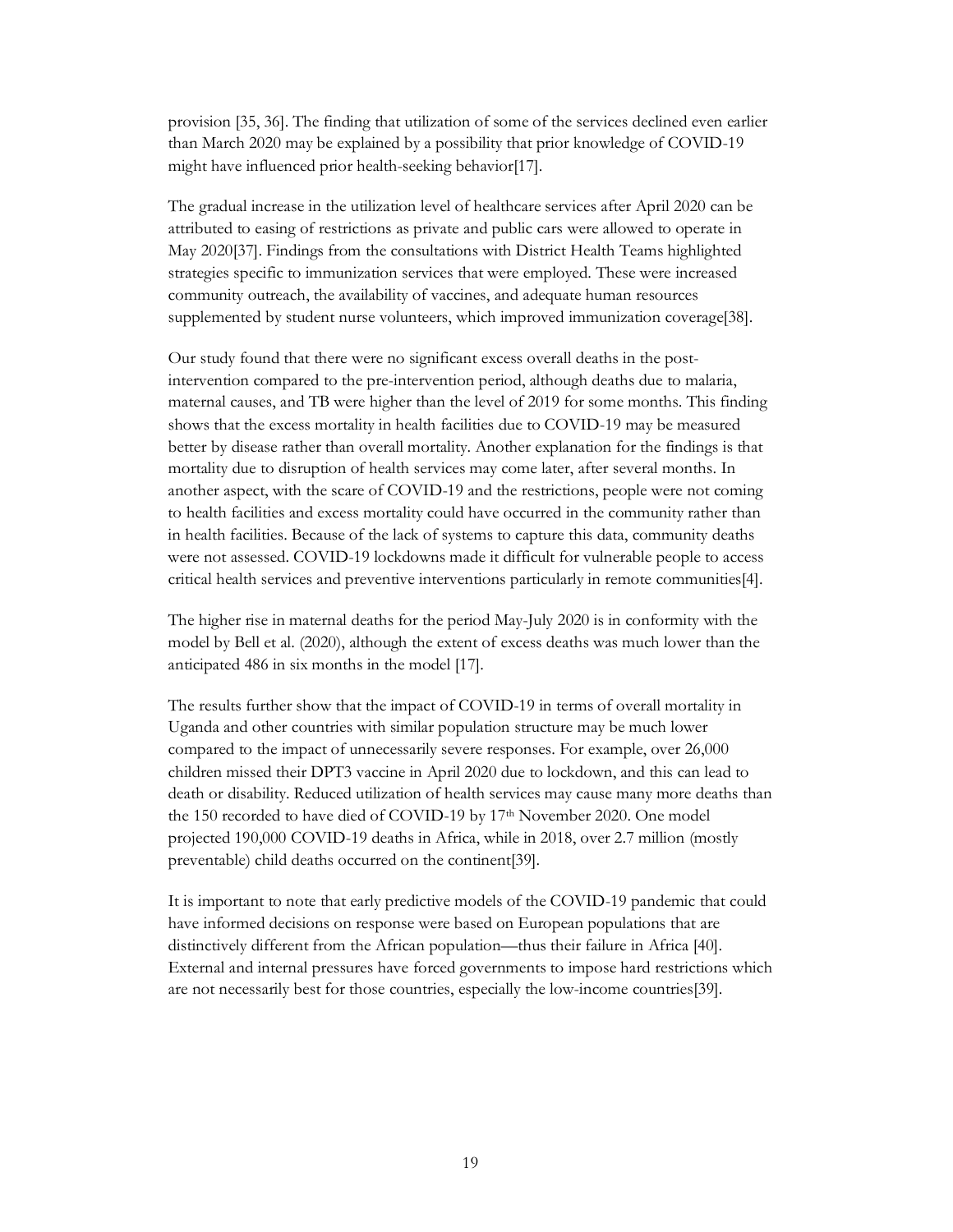## **5. Limitations**

The main source of data for this study is HMIS, whose data are at times questionable especially before validation exercise and the limited number of grouping variables [41]. In many countries accumulated data are known to have high levels of inconsistency, missing values, and invalid records[42] and this is worse in low-resource settings like Uganda [43].

HMIS has aggregated data and thus further analysis is limited. This partly explains why we did not carry out controlled interrupted time series analysis.

Another limitation is that health education and general precautional communication against COVID-19 started earlier than March 2020. For example, screening for the pandemic started on 20<sup>th</sup> January 2020[44]. Some people may have stopped seeking healthcare as a preventive measure against COVID-19.

Thirdly, the analysis cannot fully attribute the changes to intervention because of lack of control or counterfactual data. The intervention affected the whole country and thus there were no areas that could work as control; thus stronger analytical techniques like controlled interrupted time series (CITS) analysis[11] cannot be applied.

## <span id="page-22-0"></span>**Conclusions and recommendations**

We conclude that the response to COVID-19 had a significant negative effect on utilization of health services, and this was most evident in April 2020. For some months and for some diseases, the post intervention period had excess mortality.

We recommend the following:

- Governments in developing countries whose population is mostly young need to rethink their priorities. For a country of approximately 44 million there were very few COVID-19 cases and deaths. As several studies have shown, although public health responses to COVID-19 should be prioritized, prior morbidities should not be de-prioritized as found in other studies, [17, 20] otherwise achievements in the fight against these other morbidities will be wiped out.
- Public responses to COVID-19 need to be evidence based. Hard restrictions disrupt services, and this can have a devastating effect on the health system and whole economy. More benefits in reducing transmission would be realized if there is enforcement of standard operating procedures other than imposing a lockdown.
- The governments in resource-limited settings like Uganda need to invest in systems that capture data from communities. Reliance on health facility-based systems is limited. There could have been more deaths in the communities that are not reflected in the HMIS data.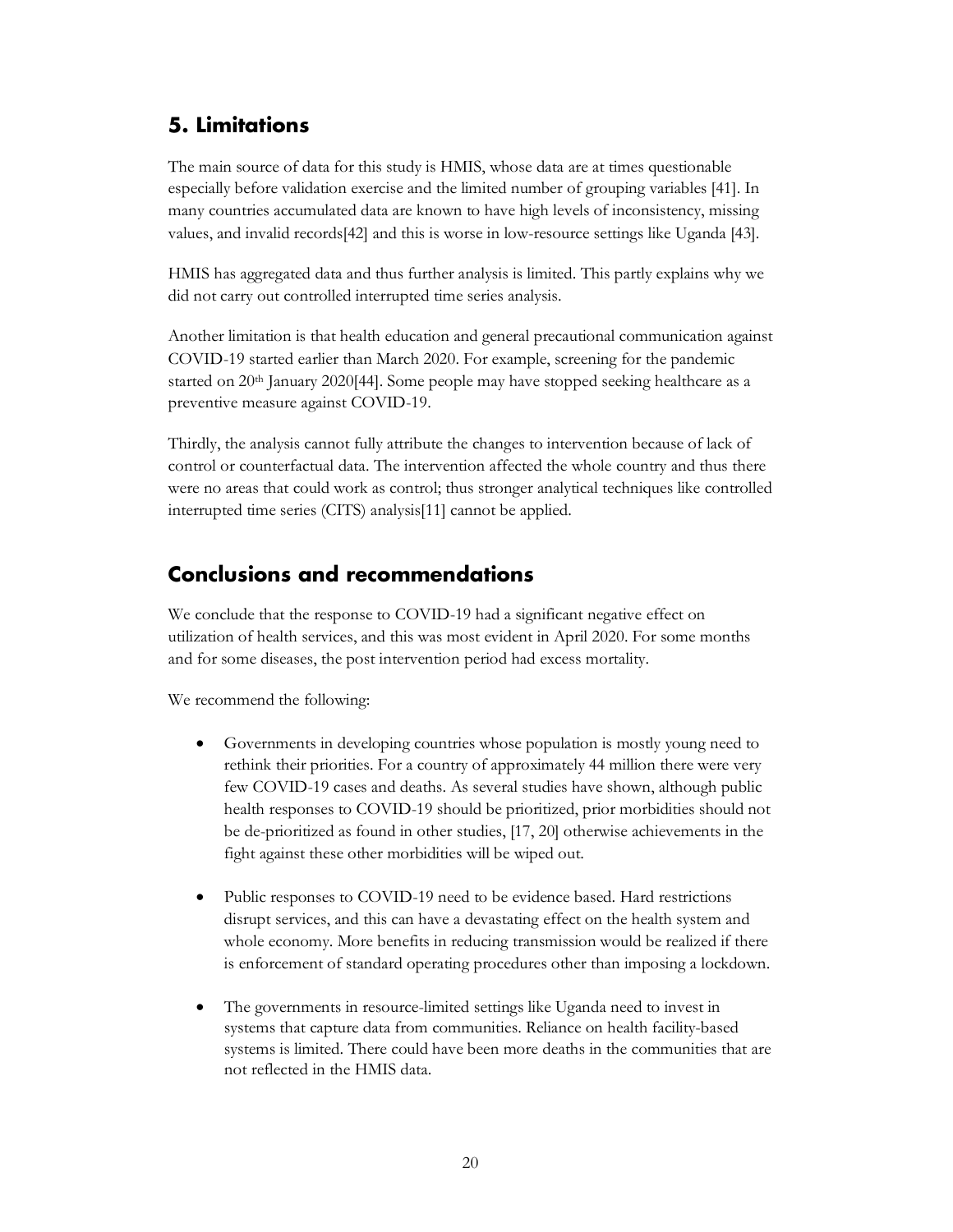## <span id="page-23-0"></span>**References**

- 1. WHO, COVID 19 *Public Health Emergency of International Concern (PHEIC). Global research and innovation forum: towards a research roadmap*. 2020.
- 2. Ghebreyesus. WHO *Director-General's opening remarks at the media briefing on COVID-19- 11 March 2020*. Available from[: https://www.who.int/dg/speeches/detail/who](https://www.who.int/dg/speeches/detail/who-director-general-s-opening-remarks-at-the-media-briefing-on-covid-19---11-march-2020)[director-general-s-opening-remarks-at-the-media-briefing-on-covid-19---11-march-](https://www.who.int/dg/speeches/detail/who-director-general-s-opening-remarks-at-the-media-briefing-on-covid-19---11-march-2020)[2020.](https://www.who.int/dg/speeches/detail/who-director-general-s-opening-remarks-at-the-media-briefing-on-covid-19---11-march-2020)
- 3. Douglas, M., et al., *Mitigating the wider health effects of covid-19 pandemic response*. Bmj, 2020. 369.
- 4. Hogan, A.B., et al., *The potential impact of the COVID-19 epidemic on HIV, TB and Malaria in low-and middle-income countries*. Imp Coll Lond (01-05-2020), 2020.
- 5. Hale, T., et al., *Oxford covid-19 government response tracker*. Blavatnik School of Government, 2020. 25.
- 6. Haider, N., et al., *Lockdown measures in response to COVID-19 in nine sub-Saharan African countries*. BMJ Global Health, 2020. 5(10): p. e003319.
- 7. Kitchenham, B., L. Pickard, and S.L. Pfleeger, *Case studies for method and tool evaluation*. IEEE software, 1995. 12(4): p. 52-62.
- 8. Ferron, J. and G. Rendina‐Gobioff, *Interrupted time series design. Encyclopedia of Statistics in Behavioral Science*, 2005.
- 9. Shadish, W.R., T.D. Cook, and D.T. Campbell, *Experimental and quasi-experimental designs for generalized causal inference/William R. Shedish, Thomas D. Cook, Donald T. Campbell*. 2002: Boston: Houghton Mifflin.
- 10. Bernal, J.L., S. Cummins, and A. Gasparrini, *Interrupted time series regression for the evaluation of public health interventions: a tutorial.* International journal of epidemiology, 2017. 46(1): p. 348–355.
- 11. Linden, A., *Conducting interrupted time-series analysis for single-and multiple-group comparisons.* The Stata Journal, 2015. 15(2): p. 480–500.
- 12. wikipaedia. *Template:COVID-19 pandemic data*. 2020 17 November 2020]; Available from[: https://en.wikipedia.org/wiki/Template:COVID-19\\_pandemic\\_data.](https://en.wikipedia.org/wiki/Template:COVID-19_pandemic_data)
- 13. Kirenga, B., et al., *Characteristics and outcomes of admitted patients infected with SARS-CoV-2 in Uganda.* BMJ open respiratory research, 2020. 7(1): p. e000646.
- 14. MOH. *Corona virus Pandemic*. 2020 20th Nov 2020]; Available from: [https://www.health.go.ug/covid/.](https://www.health.go.ug/covid/)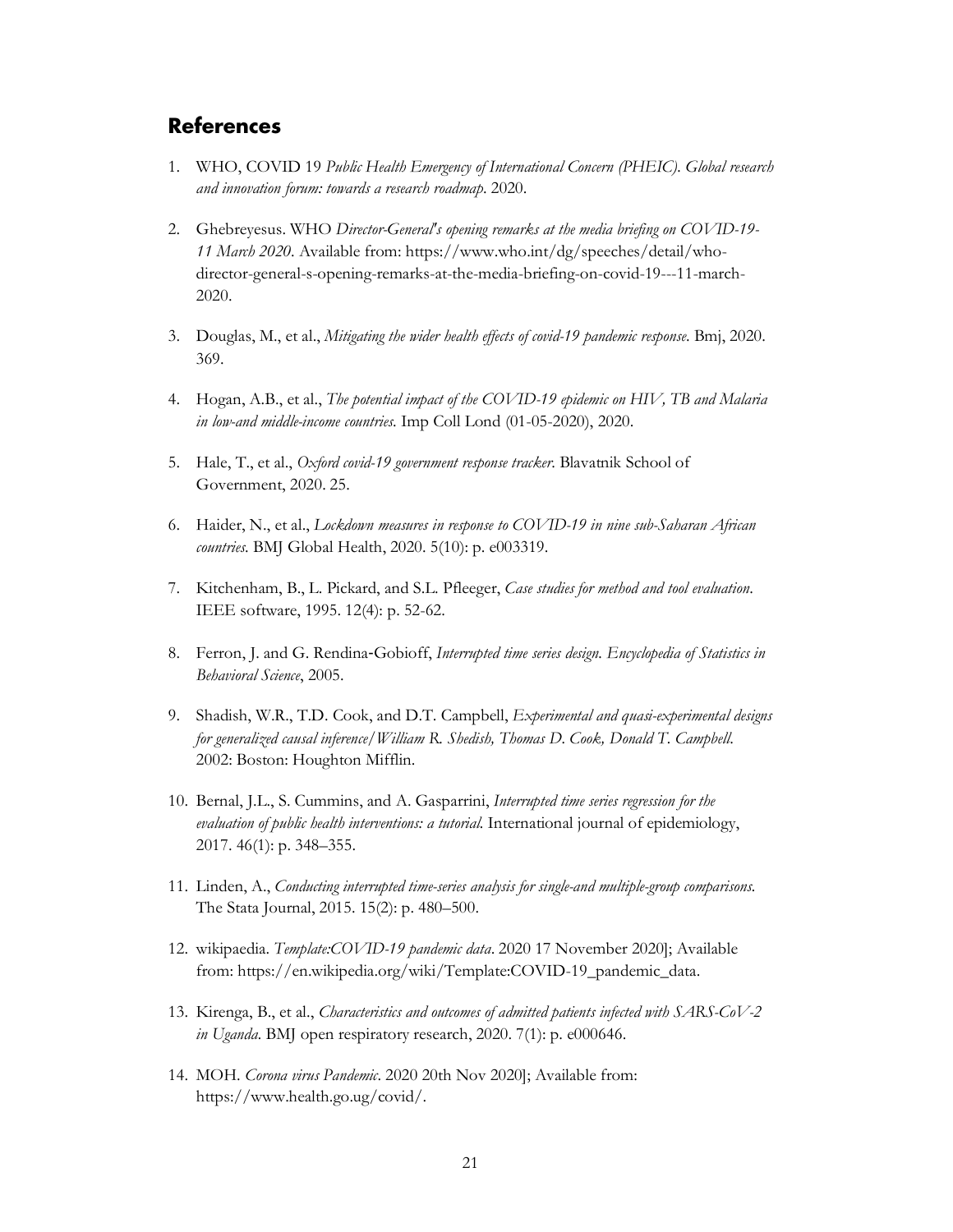- 15. MOH, *Preparedness and response plan—March 2020–June 2021*. 2020, Ministry of health: Kampala.
- 16. Wikipaedia. *COVID-19 pandemic in Uganda*. 2020 17th Nov 2020]; Available from: [https://en.wikipedia.org/wiki/COVID-19\\_pandemic\\_in\\_Uganda.](https://en.wikipedia.org/wiki/COVID-19_pandemic_in_Uganda)
- 17. Bell, D., et al., *Predicting the impact of COVID-19 and the potential impact of the public health response on disease burden in Uganda.* The American journal of tropical medicine and hygiene, 2020. 103(3): p. 1191–1197.
- 18. WHO. *Easing COVID-19 impact on key health services.* 2020 [cited 18 November 2020; Available from[: https://reliefweb.int/report/uganda/easing-covid-19-impact-key](https://reliefweb.int/report/uganda/easing-covid-19-impact-key-health-services)[health-services.](https://reliefweb.int/report/uganda/easing-covid-19-impact-key-health-services)
- 19. Matovu, J.K., et al., *COVID-19 Awareness, Adoption of COVID-19 Preventive Measures, and Effects of COVID-19 Lockdown Among Adolescent Boys and Young Men in Kampala, Uganda.* Journal of community health, 2021: p. 1–12.
- 20. Ponticiello, M., et al., *"Everything is a Mess": How COVID-19 is Impacting Engagement with HIV Testing Services in Rural Southwestern Uganda.* AIDS and Behavior, 2020: p. 1.
- 21. Abila, D.B., P. Ainembabazi, and H. Wabinga, *COVID-19 pandemic and the widening gap to access cancer services in Uganda*. The Pan African Medical Journal, 2020. 35(140).
- 22. Joshua, Z. *The Effects of the COVID-19 Pandemic on the Health Service Delivery Systems in Uganda.* 2020 [cited 18 November 2020; Available from: [http://www.peah.it/2020/09/8801/.](http://www.peah.it/2020/09/8801/)
- 23. Tomasi, M., *Effect of COVID-19 on Teso Sub-Region Community in Eastern Uganda*. Sch J Econ Bus Manag, 2021. 1: p. 26-38.
- 24. Giebel, C., et al., *Impact of COVID-19 public health restrictions on older people in Uganda:'Hunger is really one of those problems brought by this COVID'.* International psychogeriatrics, 2020: p. 1–15.
- 25. Owori, M., *Socioeconomic impact of Covid-19 in Uganda: How has the government allocated public expenditure for FY2020/21?* 2020, Development Initiatives.
- 26. Sserwanja, Q., J. Kawuki, and J.H. Kim, *Increased child abuse in Uganda amidst COVID*‐*19 pandemic. Journal of paediatrics and child health*, 2021. 57(2): p. 188–191.
- 27. Desmidt, S. and A. Neat, *COVID-19 in Africa*. 2020.
- 28. Katambi, J. and F. Grandolfo, *Online Gender-Based Violence.*
- 29. Kaakyo, M., *Gender Based Violence in Uganda: Communication with Key stakeholders against Gender Based Violence.* 2020: Kampala.